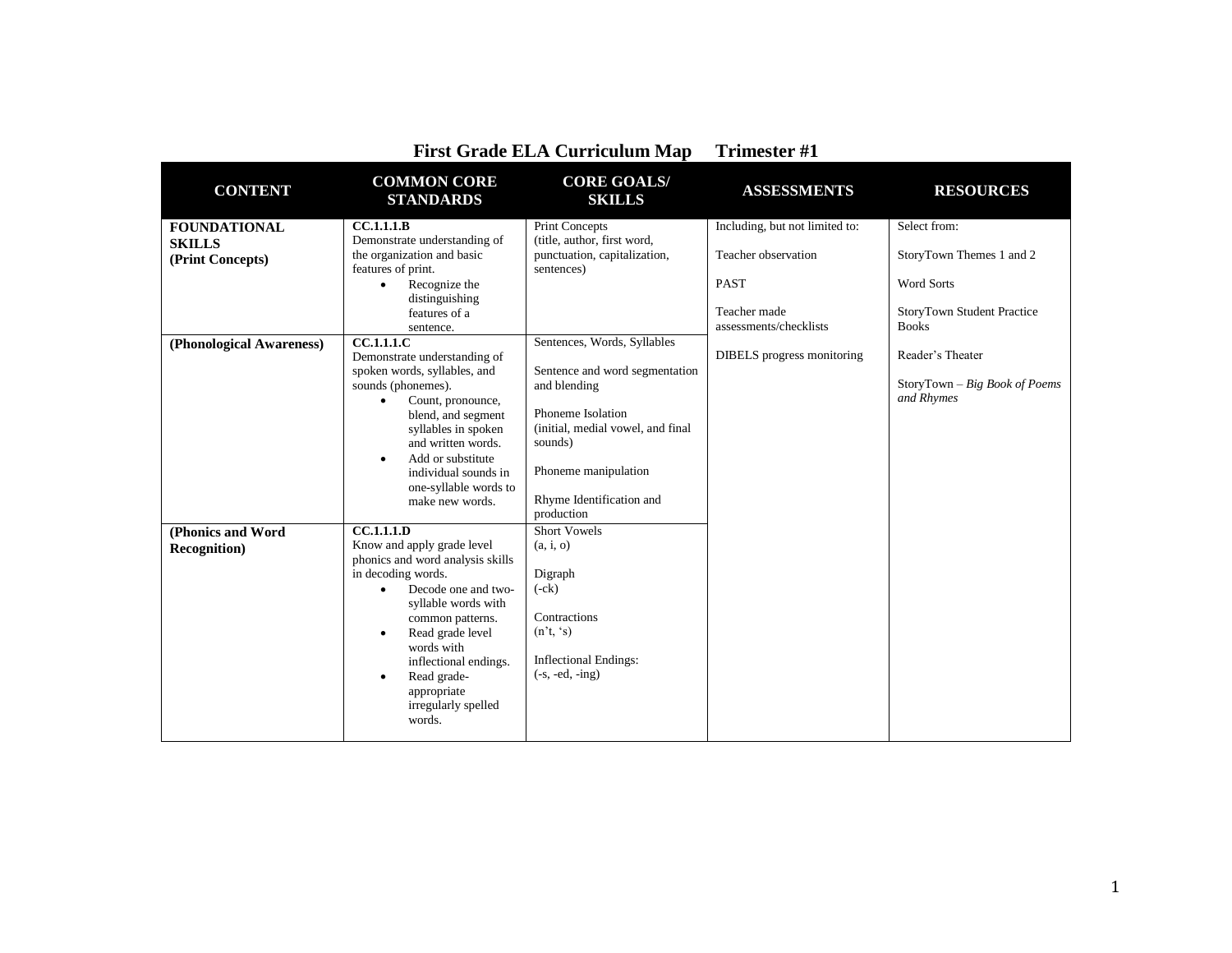| (Fluency) | <b>CC.1.1.1.E</b>              | Accuracy    |  |
|-----------|--------------------------------|-------------|--|
|           | Read with accuracy and fluency |             |  |
|           | to support comprehension       | Punctuation |  |
|           | Use context to<br>$\bullet$    |             |  |
|           | confirm or self-               |             |  |
|           | correct word                   |             |  |
|           | recognition and                |             |  |
|           | understanding,                 |             |  |
|           | rereading as                   |             |  |
|           | necessary.                     |             |  |
|           |                                |             |  |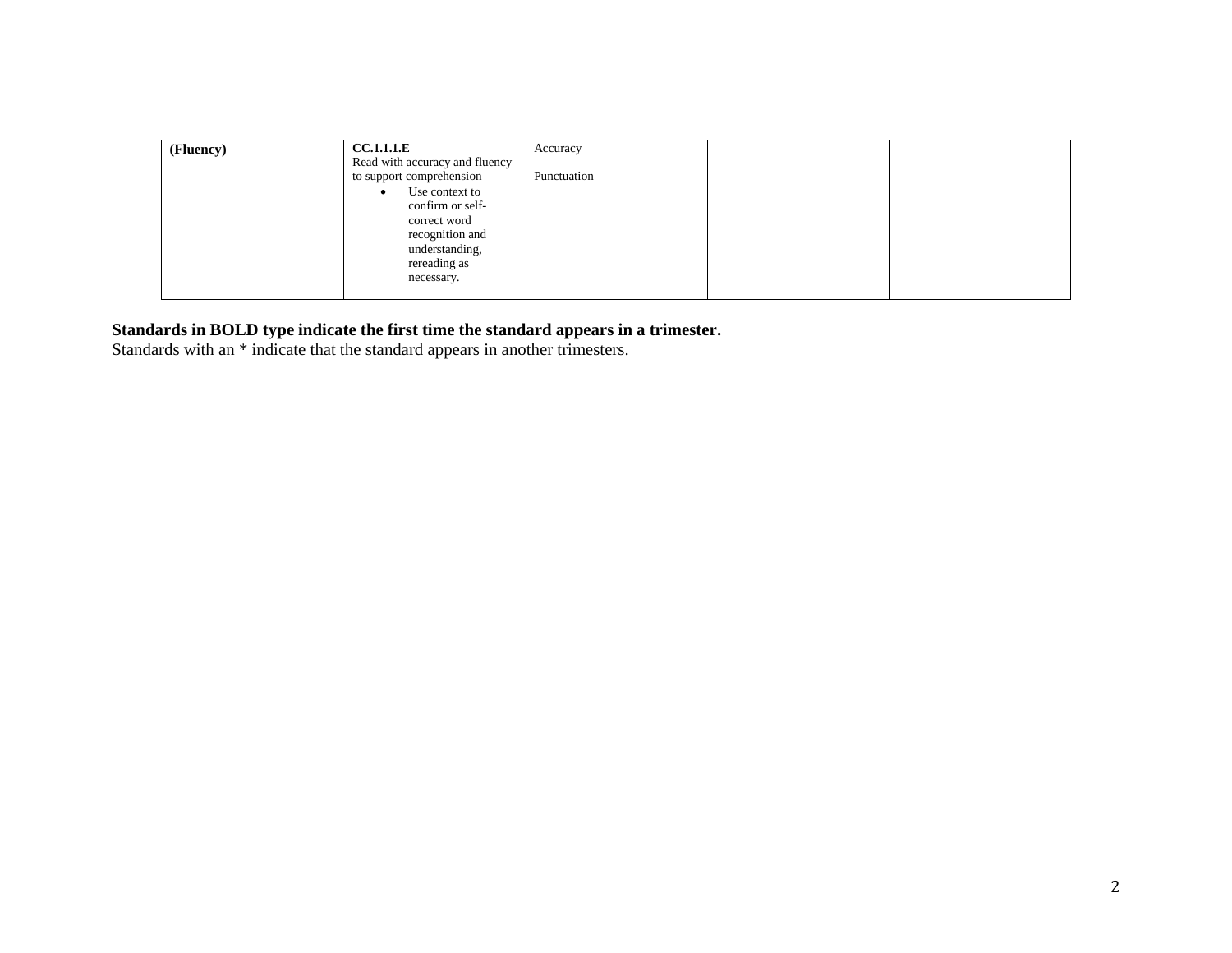| <b>First Grade ELA Curriculum Map</b>                                                                                                       |                                                                                                                                                                                                                                                                                                                                                                                                                                                     |                                                                                                                                                  | <b>Trimester #1</b>                                                                                                                                                                                           |                                                                                                                                                  |
|---------------------------------------------------------------------------------------------------------------------------------------------|-----------------------------------------------------------------------------------------------------------------------------------------------------------------------------------------------------------------------------------------------------------------------------------------------------------------------------------------------------------------------------------------------------------------------------------------------------|--------------------------------------------------------------------------------------------------------------------------------------------------|---------------------------------------------------------------------------------------------------------------------------------------------------------------------------------------------------------------|--------------------------------------------------------------------------------------------------------------------------------------------------|
| <b>CONTENT</b>                                                                                                                              | <b>COMMON CORE</b><br><b>STANDARDS</b>                                                                                                                                                                                                                                                                                                                                                                                                              | <b>CORE GOALS/</b><br><b>SKILLS</b>                                                                                                              | <b>ASSESSMENTS</b>                                                                                                                                                                                            | <b>RESOURCES</b>                                                                                                                                 |
| <b>READING</b><br><b>INFORMATIONAL TEXT</b>                                                                                                 | $CC.1.2.1.C*$<br>Describe the connection between<br>two individual, events, ideas, or                                                                                                                                                                                                                                                                                                                                                               | <b>Answer Questions</b><br>Classify and Categorize                                                                                               | Including, but not limited to:<br>Weekly comprehension and                                                                                                                                                    | Select from:<br>StoryTown Themes 1 and 2                                                                                                         |
| Key Ideas and Details<br>Craft and Structure<br>Integration of Knowledge and<br>Ideas<br>Vocabulary Acquisition and Use<br>Range of Reading | pieces of information in a text.<br>$CC.1.2.1.F*$<br>Ask and answer questions to<br>help determine or clarify the<br>meaning of words and phrases in<br>a text.<br>$CC.1.2.1.G*$<br>Use the illustrations and details<br>in a text to describe its key<br>ideas.<br>$CC.1.2.1.1*$<br>Use words and phrases acquired<br>through conversations, reading,<br>and being read to, and<br>responding to texts, including<br>words that signal connections | Develop Vocabulary<br><b>Use Reading Strategies</b><br>(Make predictions, monitor<br>comprehension, make<br>inferences, adjust reading rate)     | vocabulary tests<br>Grade level chosen<br>Performance Task (1 per<br>trimester)<br>Grade level report card<br>assessments<br>Other assessments as determined<br>by the grade level team.<br><b>AR Quizzes</b> | <b>Content Area Reading</b><br><b>Selected Paired Selections</b><br>Novels, Picture Books<br>Guided/Leveled Readers<br><b>Accelerated Reader</b> |
|                                                                                                                                             | and relationships between words<br>and phrases.                                                                                                                                                                                                                                                                                                                                                                                                     |                                                                                                                                                  |                                                                                                                                                                                                               |                                                                                                                                                  |
| <b>READING LITERATURE</b>                                                                                                                   | $CC.1.3.1.B*$<br>Ask and answer questions about<br>key details in a text.<br>$CC.1.3.1.C*$<br>Describe characters, settings,                                                                                                                                                                                                                                                                                                                        | <b>Use Reading Strategies</b><br>(Make predictions, monitor<br>comprehension, make<br>inferences, adjust reading rate)<br>Use Graphic Organizers | Including, but not limited to:<br>Weekly comprehension and<br>vocabulary tests<br>Grade level chosen                                                                                                          | Select from:<br>StoryTown Themes 1 and 2<br><b>Content Area Reading</b>                                                                          |
| <b>Key Ideas and Details</b><br>Craft and Structure<br>Integration of Knowledge and<br><b>Ideas</b><br>Vocabulary Acquisition and Use       | and major events in a story using<br>key details.<br>$CC.1.3.1.G*$<br>Use illustrations and details in a                                                                                                                                                                                                                                                                                                                                            | <b>Story Elements:</b><br>(Beginning, Middle, End)<br><b>Story Elements</b>                                                                      | Performance Task (1 per<br>trimester)<br>Grade level report card<br>assessments                                                                                                                               | <b>Selected Paired Selections</b><br>Novels, Picture Books<br>Guided/Leveled Readers                                                             |
| Range of Reading                                                                                                                            | story to describe characters,<br>settings, or events.<br>$CC.1.3.1.J*$                                                                                                                                                                                                                                                                                                                                                                              | (Characters)<br>Summarize                                                                                                                        | Other assessments as determined<br>by the grade level team.                                                                                                                                                   | <b>Accelerated Reader</b>                                                                                                                        |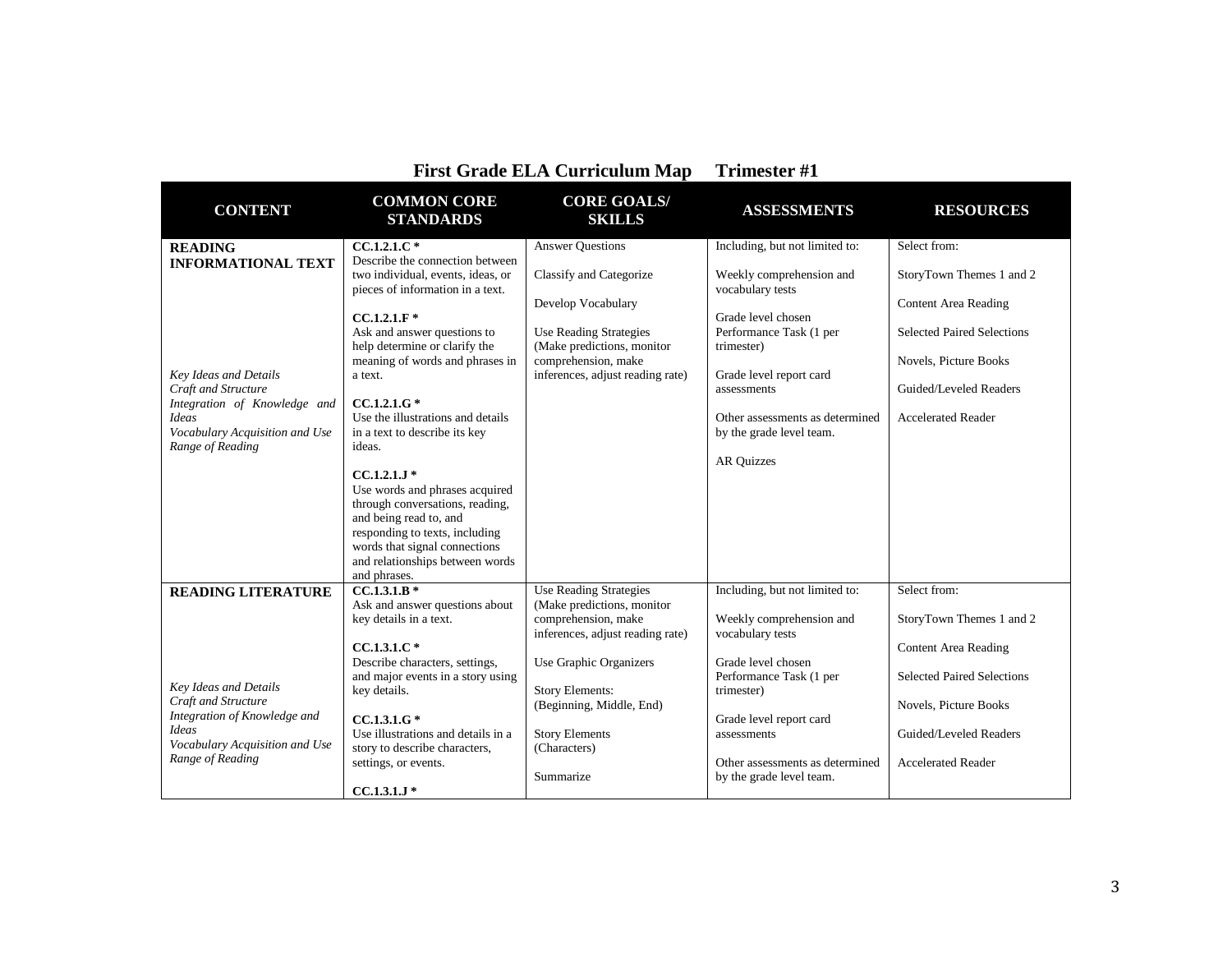| <b>READING LITERATURE</b><br>(cont.) | Use words and phrases acquired<br>through conversations, reading,<br>and being read to, and                            | Develop Vocabulary | AR Ouizzes |  |
|--------------------------------------|------------------------------------------------------------------------------------------------------------------------|--------------------|------------|--|
|                                      | responding to texts, including<br>words that signal connections<br>and relationships between the<br>words and phrases. |                    |            |  |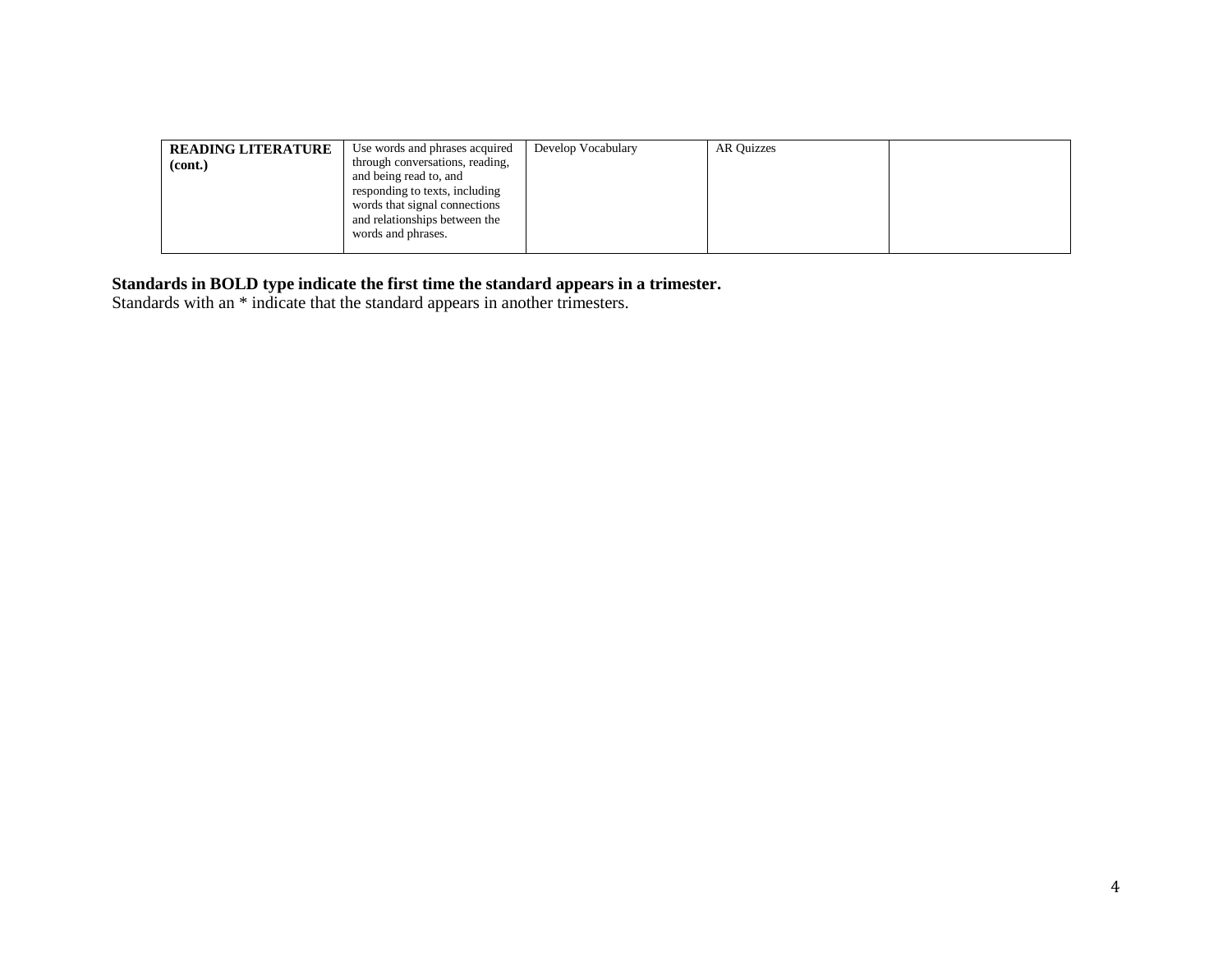|                | <b>First Grade ELA Curriculum Map</b>                                                                                                                                                                                                                                                                                                                                                                                                                                                                                                                                                                                                                                                                                                                                                                                                                                                      |                                                                                                                                                                                                                                                                                                                                                       |                                                                                                                                                                                                                   |                                                                                                                                                                             |
|----------------|--------------------------------------------------------------------------------------------------------------------------------------------------------------------------------------------------------------------------------------------------------------------------------------------------------------------------------------------------------------------------------------------------------------------------------------------------------------------------------------------------------------------------------------------------------------------------------------------------------------------------------------------------------------------------------------------------------------------------------------------------------------------------------------------------------------------------------------------------------------------------------------------|-------------------------------------------------------------------------------------------------------------------------------------------------------------------------------------------------------------------------------------------------------------------------------------------------------------------------------------------------------|-------------------------------------------------------------------------------------------------------------------------------------------------------------------------------------------------------------------|-----------------------------------------------------------------------------------------------------------------------------------------------------------------------------|
| <b>CONTENT</b> | <b>COMMON CORE</b><br><b>STANDARDS</b>                                                                                                                                                                                                                                                                                                                                                                                                                                                                                                                                                                                                                                                                                                                                                                                                                                                     | <b>CORE GOALS/</b><br><b>SKILLS</b>                                                                                                                                                                                                                                                                                                                   | <b>ASSESSMENTS</b>                                                                                                                                                                                                | <b>RESOURCES</b>                                                                                                                                                            |
| <b>WRITING</b> | <b>CC.1.4.1.M</b><br>Write narratives to develop real<br>or imagined experiences or<br>events.<br>CC.1.4.1.N<br>Establish "who", and "what" the<br>narrative will be about.<br>CC.1.4.1.0<br>Include thoughts and feelings to<br>describe experiences and events.<br>CC.1.4.1.P<br>Recount two or more<br>appropriately sequenced events<br>using temporal words to signal<br>event order and provide some<br>sense of closure.<br><b>CC.1.4.1.0</b><br>Use a variety of words and<br>phrases.<br>CC.1.4.1.R<br>Demonstrate a grade appropriate<br>command of the conventions of<br>standard English grammar,<br>usage, capitalization,<br>punctuation, and spelling.<br>Capitalize dates and<br>$\bullet$<br>names of people.<br>Use end punctuation;<br>٠<br>use commas in dates<br>and words in series.<br>Spell words drawing<br>$\bullet$<br>on common spelling<br>patterns, phonemic | <b>Building a Writing Community</b><br>Visualize<br>Reread and Add More<br>Develop Writing Fluency<br>Use Word Order/Time Order<br>Words<br>Identify the Naming and Telling<br>Parts of a Sentence<br>Form Questions<br><b>Identify Types of Sentences</b><br>Capitalize dates and names of<br>people<br>Use commas in dates and words<br>in a series | Included, but not limited to:<br><b>Writing Conferences</b><br><b>Student Writing</b><br><b>Teacher Selected Writing</b><br>Samples<br>Being a Writer, Social Rubric<br>and Fall Individual Writing<br>Assessment | Being a Writer, Unit $1$ – The<br><b>Writing Community</b><br>Being a Writer, Unit 2 – Getting<br>Ideas<br>Narrative writing materials<br><b>StoryTown Grammar Practice</b> |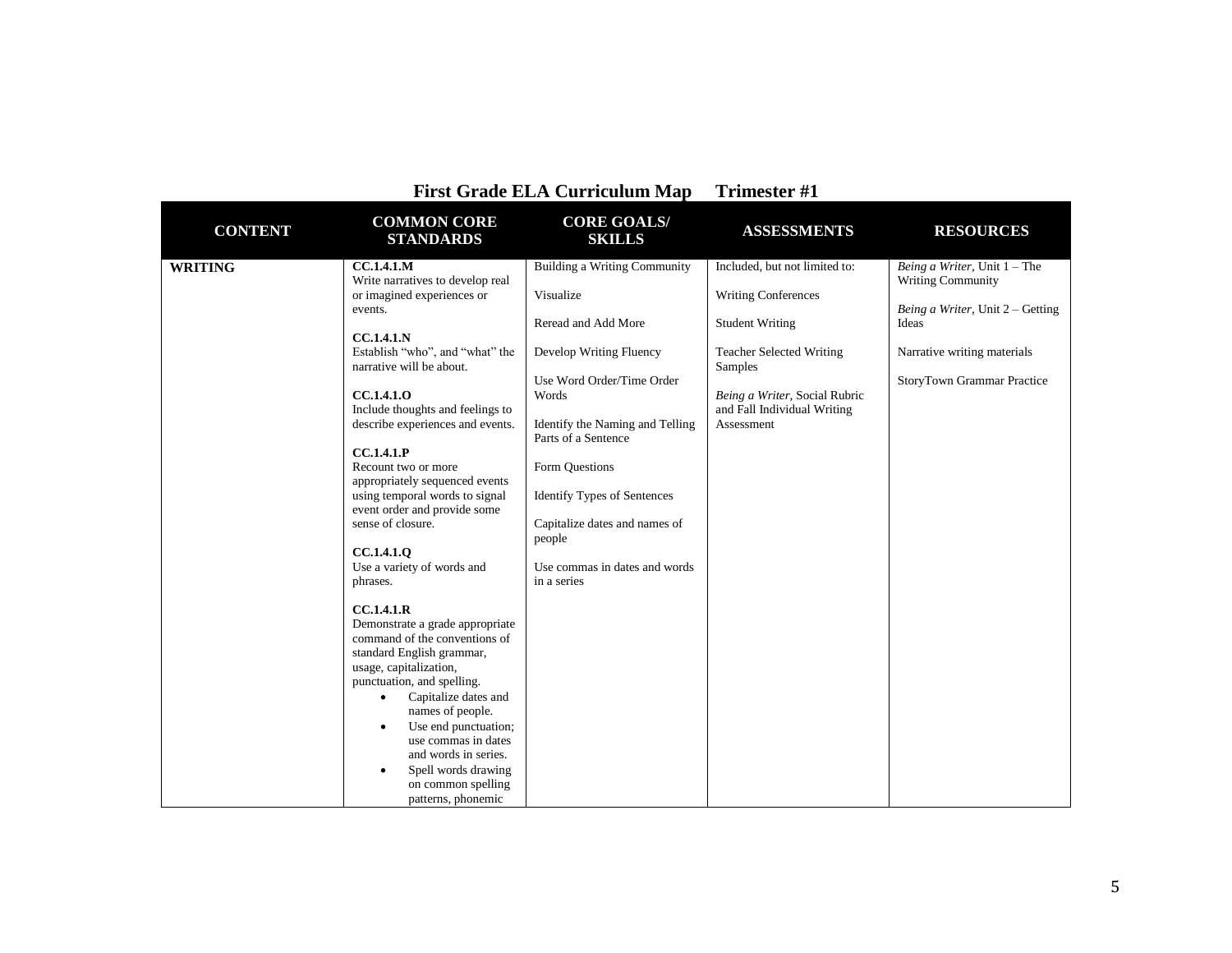| <b>WRITING</b> | awareness and                                                                                                                                                                                        |  |  |
|----------------|------------------------------------------------------------------------------------------------------------------------------------------------------------------------------------------------------|--|--|
| (cont.)        | spelling conventions.                                                                                                                                                                                |  |  |
|                |                                                                                                                                                                                                      |  |  |
|                | $CC.1.4.1.T*$<br>With guidance and support from<br>adults and peers, focus on a<br>topic, respond to questions and<br>suggestions from peers, and add<br>details to strengthen writing as<br>needed. |  |  |
|                | $CC.1.4.1.X*$<br>Write routinely over extended<br>time frames and shorter time<br>frames for a range of discipline-<br>specific tasks, purposes and<br>audiences.                                    |  |  |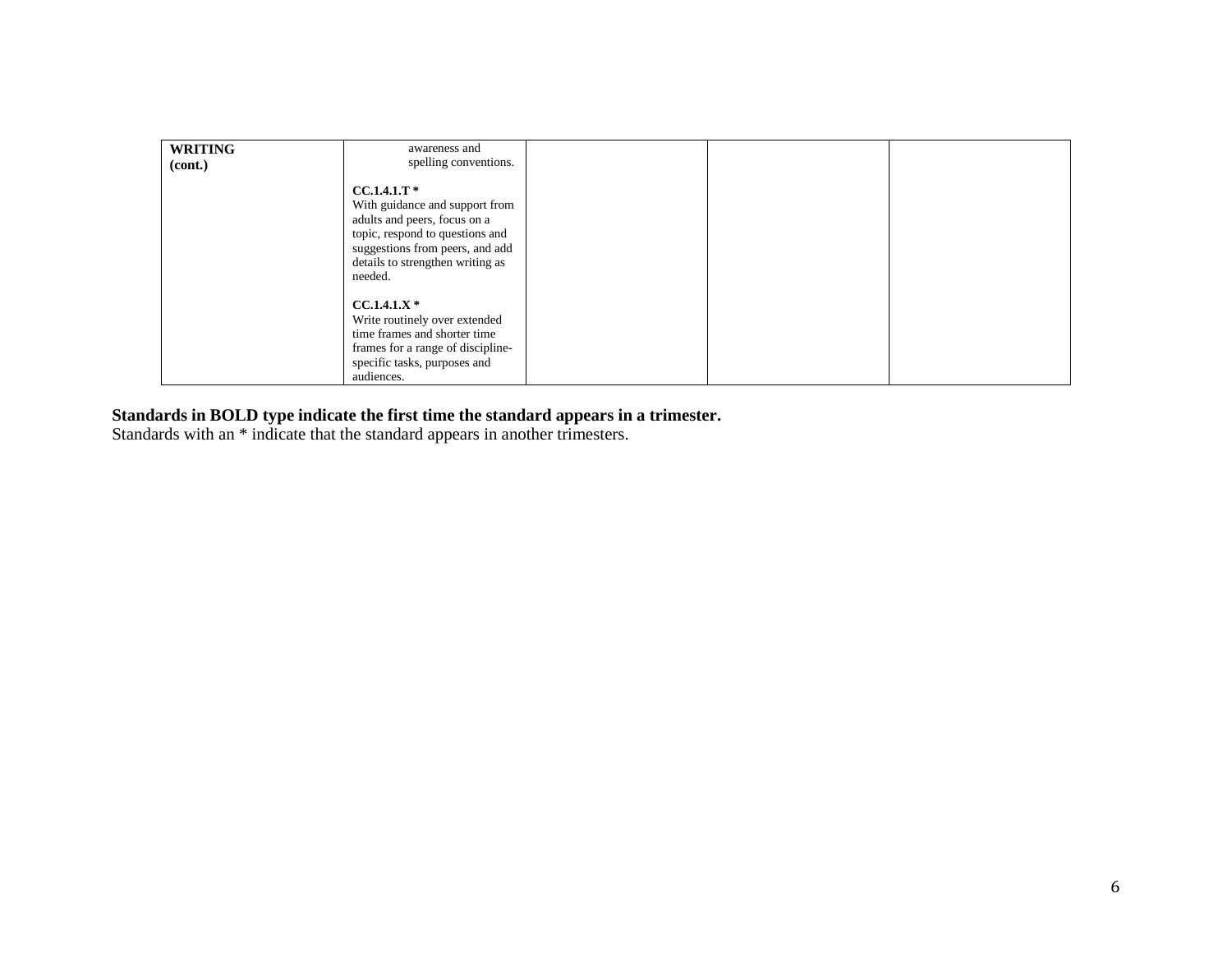|                                         | <b>First Grade ELA Curriculum Map</b>                                                                                                                                                                                                                                                                                                                                                                                                                                                                                         |                                                                                                                                                                                                            | <b>Trimester #1</b>                                                                                                             |                                                                                                                                         |
|-----------------------------------------|-------------------------------------------------------------------------------------------------------------------------------------------------------------------------------------------------------------------------------------------------------------------------------------------------------------------------------------------------------------------------------------------------------------------------------------------------------------------------------------------------------------------------------|------------------------------------------------------------------------------------------------------------------------------------------------------------------------------------------------------------|---------------------------------------------------------------------------------------------------------------------------------|-----------------------------------------------------------------------------------------------------------------------------------------|
| <b>CONTENT</b>                          | <b>COMMON CORE</b><br><b>STANDARDS</b>                                                                                                                                                                                                                                                                                                                                                                                                                                                                                        | <b>CORE GOALS/</b><br><b>SKILLS</b>                                                                                                                                                                        | <b>ASSESSMENTS</b>                                                                                                              | <b>RESOURCES</b>                                                                                                                        |
| <b>SPEAKING AND</b><br><b>LISTENING</b> | $CC.1.5.1.A*$<br>Participate in collaborative<br>conversations with peers and<br>adults in small and larger<br>groups.<br>$CC.1.5.1.C*$<br>Ask and answer questions about<br>what a speaker says in order to<br>gather additional information or<br>clarify something that is not<br>understood.<br>$CC.1.5.1.E*$<br>Produce complete sentences<br>when appropriate to task and<br>situation.<br>$CC.1.5.1.F*$<br>Add drawings or other visual<br>displays when sharing aloud to<br>clarify ideas, thoughts, and<br>feelings. | <b>Oral Speaking Fluency</b><br><b>Listening Critically</b><br>Respond Appropriately<br>Ask and Answer Ouestions<br>Ask Questions to Clarify<br>Information<br>Use Illustrations to Clarify<br>Information | Included, but not limited to:<br><b>Teacher Evaluations/Checklists</b><br>Peer Feedback<br><b>Student Projects with Rubrics</b> | Select from:<br>$Story Town - Big Book of Poems$<br>and Rhymes<br>Responsive Classroom -<br><b>Morning Meetings</b><br>Reader's Theater |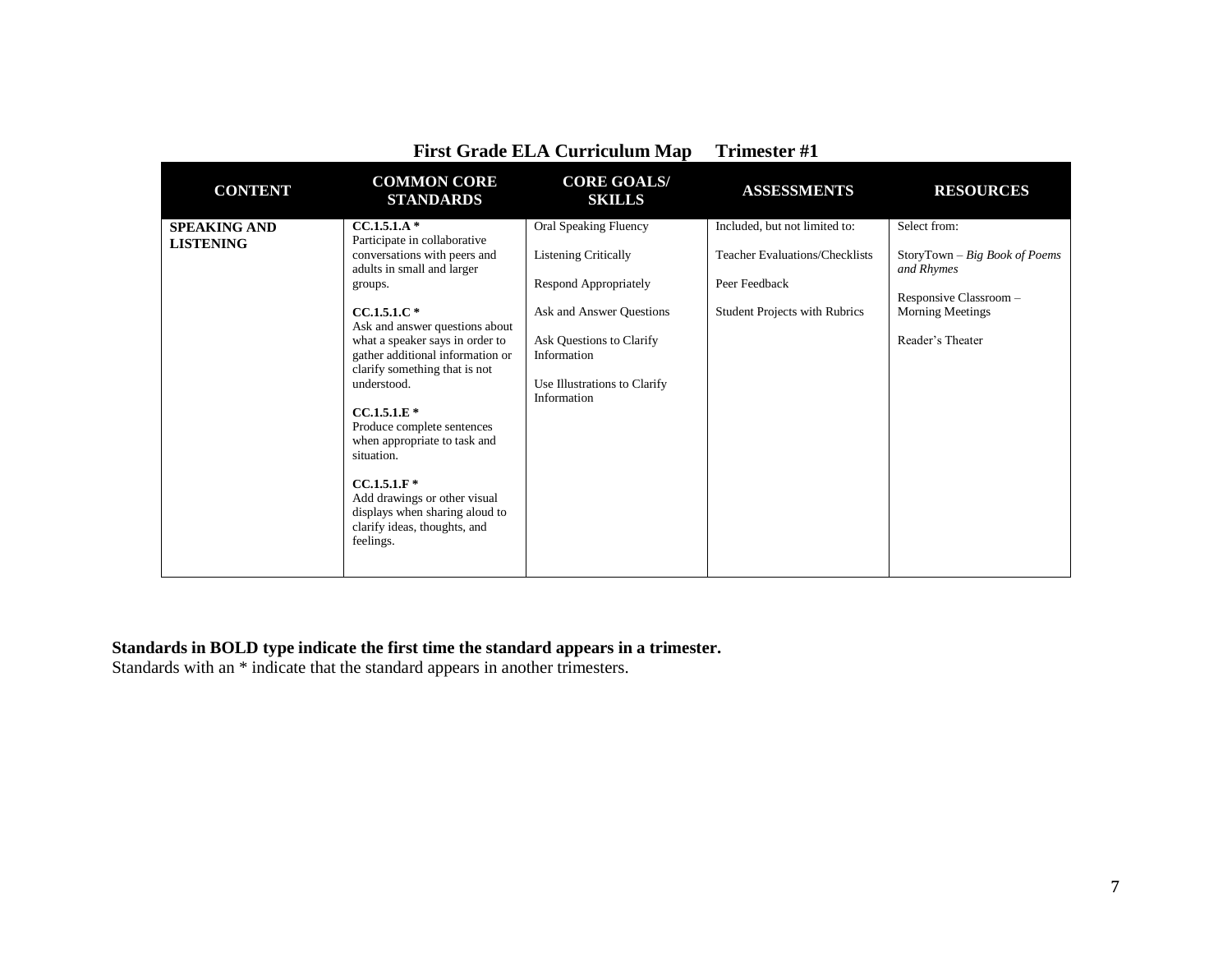|                          |                                                                                                                           | <b>First Grade ELA Curriculum Map</b> | Trimester #2                           |                                             |
|--------------------------|---------------------------------------------------------------------------------------------------------------------------|---------------------------------------|----------------------------------------|---------------------------------------------|
| <b>CONTENT</b>           | <b>COMMON CORE</b><br><b>STANDARDS</b>                                                                                    | <b>CORE GOALS/</b><br><b>SKILLS</b>   | <b>ASSESSMENTS</b>                     | <b>RESOURCES</b>                            |
| <b>FOUNDATIONAL</b>      | <b>CC.1.1.1.C</b>                                                                                                         | Phonemes:                             | Including, but not limited to:         | Select from:                                |
| <b>SKILLS</b>            | Demonstrate understanding of                                                                                              |                                       |                                        |                                             |
| (Phonological Awareness) | spoken words, syllables, and<br>sounds (phonemes).                                                                        | Phoneme Blending                      | Teacher observation                    | StoryTown Themes 3 and 4                    |
|                          | Distinguish long<br>$\bullet$<br>from short vowel                                                                         | Phoneme Segmentation                  | PAST                                   | <b>Word Sorts</b>                           |
|                          | sounds in spoken<br>single-syllable                                                                                       | <b>Phoneme Deletion</b>               | Teacher made<br>assessments/checklists | StoryTown Student Practice<br><b>Books</b>  |
|                          | words.                                                                                                                    | <b>Phoneme Substitution</b>           |                                        |                                             |
|                          | Orally produce<br>$\bullet$<br>single-syllable                                                                            |                                       | DIBELS progress monitoring             | Reader's Theater                            |
|                          | words, including<br>consonant blends and<br>digraphs.<br>Isolate and<br>$\bullet$<br>pronounce initial,                   |                                       |                                        | StoryTown - Big Book of Poems<br>and Rhymes |
|                          | medial vowel, and<br>final sounds<br>(phonemes) in<br>spoken single-<br>syllable words.<br>Add or substitute<br>$\bullet$ |                                       |                                        |                                             |
|                          | individual sounds                                                                                                         |                                       |                                        |                                             |
|                          | (phonemes) in one-                                                                                                        |                                       |                                        |                                             |
|                          | syllable words to                                                                                                         |                                       |                                        |                                             |
| (Phonics and Word        | make new words.<br>$\overline{CC.1.1.1.D}$                                                                                | Short Vowels                          |                                        |                                             |
| <b>Recognition</b> )     | Know and apply grade level                                                                                                | (e, u)                                |                                        |                                             |
|                          | phonics and word analysis skills                                                                                          |                                       |                                        |                                             |
|                          | in decoding words.                                                                                                        | Long Vowels                           |                                        |                                             |
|                          | Identify common<br>$\bullet$                                                                                              | (ow, oa)                              |                                        |                                             |
|                          | consonant digraphs,                                                                                                       |                                       |                                        |                                             |
|                          | final e, and common<br>vowel teams.                                                                                       | <b>Initial Blends</b><br>(l, s, r)    |                                        |                                             |
|                          | Decode one and two-<br>$\bullet$                                                                                          |                                       |                                        |                                             |
|                          | syllable words with                                                                                                       | Digraphs                              |                                        |                                             |
|                          | common patterns.                                                                                                          | (th, sh, wh, ch, tch, qu)             |                                        |                                             |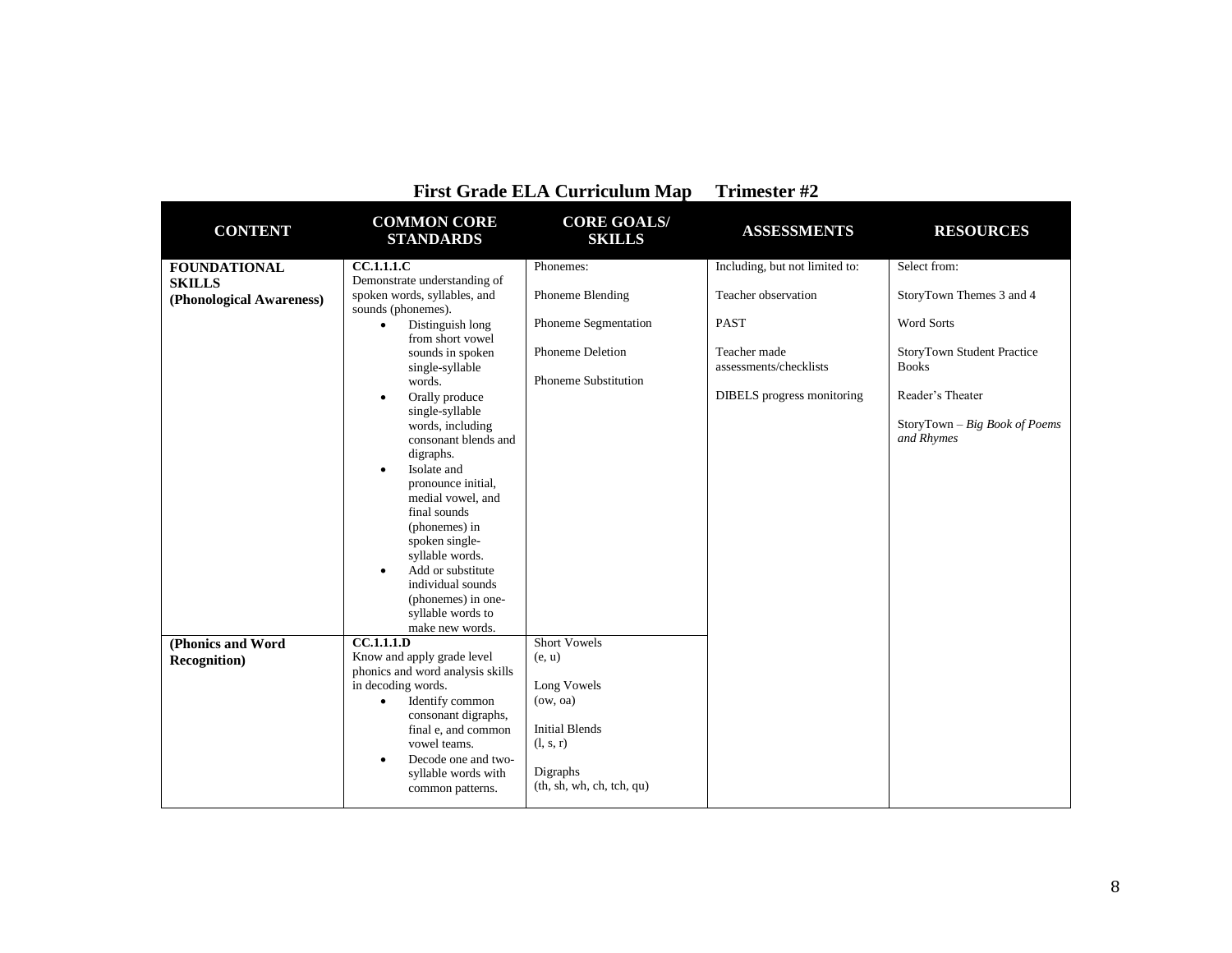| (Phonics and Word    | Read grade level<br>$\bullet$                  | Diphthong                       | Including, but not limited to: | Select from:                      |
|----------------------|------------------------------------------------|---------------------------------|--------------------------------|-----------------------------------|
| <b>Recognition</b> ) | words with                                     | $(-ng)$                         |                                |                                   |
| (cont.)              | inflectional endings.                          |                                 | Teacher observation            | StoryTown Themes 3 and 4          |
|                      | Read grade-<br>٠                               | Contraction                     |                                | <b>Word Sorts</b>                 |
|                      | appropriate                                    | $^{\left( \text{``ll}\right) }$ | <b>PAST</b>                    |                                   |
|                      | irregularly spelled<br>words.                  | <b>R-Controlled Vowels</b>      | Teacher made                   | <b>StoryTown Student Practice</b> |
|                      |                                                |                                 | assessments/checklists         | <b>Books</b>                      |
|                      |                                                | Compound Words                  |                                |                                   |
|                      |                                                |                                 | DIBELS progress monitoring     | Reader's Theater                  |
|                      |                                                | <b>Inflectional Endings</b>     |                                |                                   |
|                      |                                                | $(-s. -ed, -ing, -er, -est)$    |                                | StoryTown - Big Book of Poems     |
|                      |                                                |                                 |                                | and Rhymes                        |
|                      |                                                | Syllable<br>$(-le)$             |                                |                                   |
|                      |                                                |                                 |                                |                                   |
| (Fluency)            | CC.1.1.1.E                                     | Accuracy                        |                                |                                   |
|                      | Read with accuracy and fluency                 |                                 |                                |                                   |
|                      | to support comprehension:                      | Punctuation                     |                                |                                   |
|                      | Read on-level text<br>$\bullet$                |                                 |                                |                                   |
|                      | with purpose and                               | Expression                      |                                |                                   |
|                      | understanding.                                 |                                 |                                |                                   |
|                      | Read on-level text<br>$\bullet$                | Phrasing                        |                                |                                   |
|                      | orally with accuracy,<br>appropriate rate, and | Intonation                      |                                |                                   |
|                      | expression on                                  |                                 |                                |                                   |
|                      | successive readings.                           | <b>Reading Rate</b>             |                                |                                   |
|                      | Use context to<br>٠                            |                                 |                                |                                   |
|                      | confirm or self-                               |                                 |                                |                                   |
|                      | correct word                                   |                                 |                                |                                   |
|                      | recognition and                                |                                 |                                |                                   |
|                      | understanding,                                 |                                 |                                |                                   |
|                      | rereading as                                   |                                 |                                |                                   |
|                      | necessary.                                     |                                 |                                |                                   |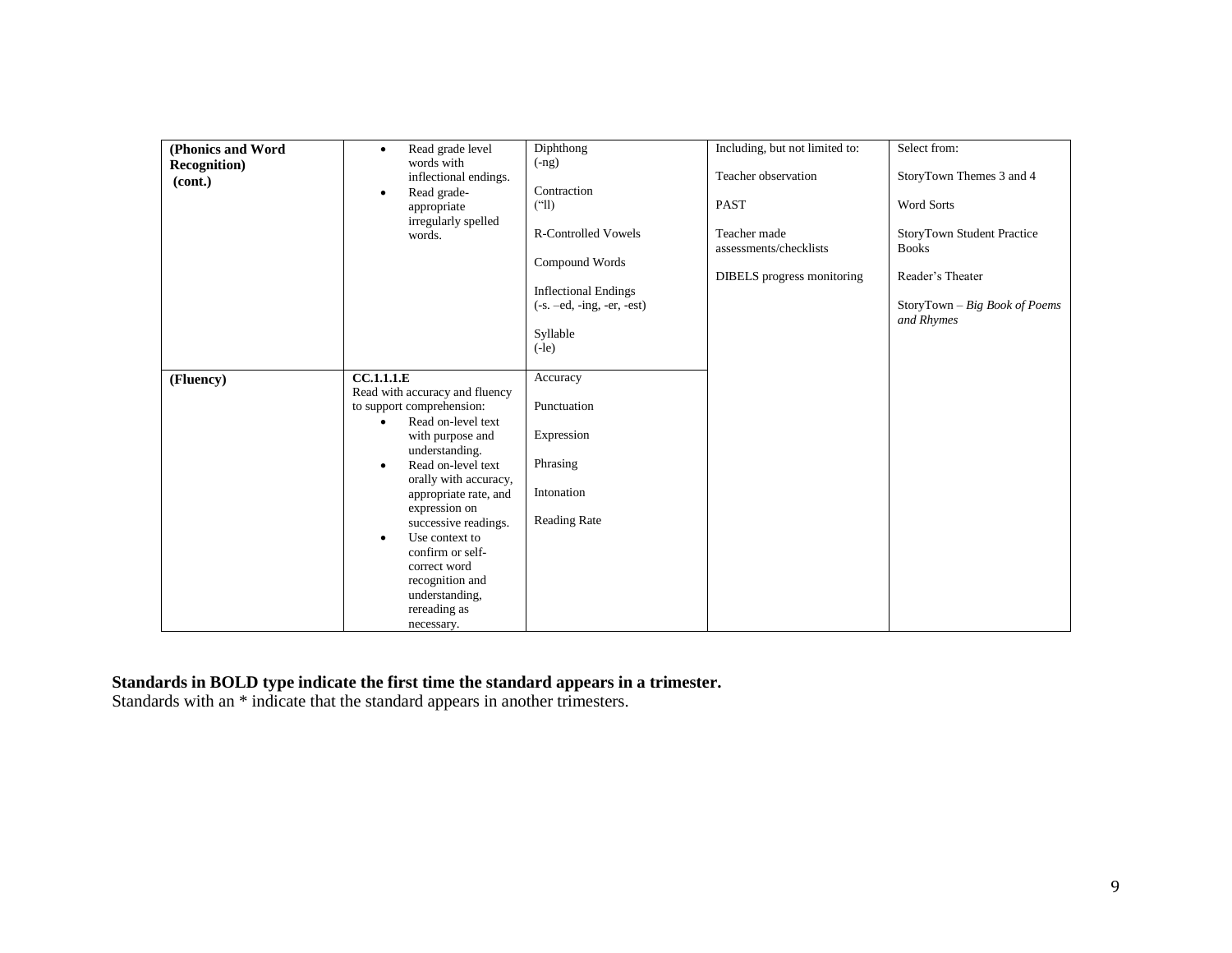|                                                                                                                                                                                                   |                                                                                                                                                                                                                                                                                                                                                                                                                                                                                                                                                                                                                                                                                                                        | <b>First Grade ELA Curriculum Map</b>                                                                                                                                                                                                                                                       | Trimester #2                                                                                                                                                                                                                                                               |                                                                                                                                                                                              |
|---------------------------------------------------------------------------------------------------------------------------------------------------------------------------------------------------|------------------------------------------------------------------------------------------------------------------------------------------------------------------------------------------------------------------------------------------------------------------------------------------------------------------------------------------------------------------------------------------------------------------------------------------------------------------------------------------------------------------------------------------------------------------------------------------------------------------------------------------------------------------------------------------------------------------------|---------------------------------------------------------------------------------------------------------------------------------------------------------------------------------------------------------------------------------------------------------------------------------------------|----------------------------------------------------------------------------------------------------------------------------------------------------------------------------------------------------------------------------------------------------------------------------|----------------------------------------------------------------------------------------------------------------------------------------------------------------------------------------------|
| <b>CONTENT</b>                                                                                                                                                                                    | <b>COMMON CORE</b><br><b>STANDARDS</b>                                                                                                                                                                                                                                                                                                                                                                                                                                                                                                                                                                                                                                                                                 | <b>CORE GOALS/</b><br><b>SKILLS</b>                                                                                                                                                                                                                                                         | <b>ASSESSMENTS</b>                                                                                                                                                                                                                                                         | <b>RESOURCES</b>                                                                                                                                                                             |
| <b>READING</b><br><b>INFORMATIONAL TEXT</b><br>Key Ideas and Details<br>Craft and Structure<br>Integration of Knowledge and<br><b>Ideas</b><br>Vocabulary Acquisition and Use<br>Range of Reading | <b>CC.1.2.1.A</b><br>Identify the main idea and retell<br>key details of text.<br>CC.1.2.1.B<br>Ask and answer questions about<br>key details in a text.<br>$CC.1.2.1.C*$<br>Describe the connection between<br>two individual events, ideas, or<br>pieces of information in a text.<br>CC.1.2.1.E<br>Use various text features and<br>search tools to locate key facts<br>or information in a text.<br>$CC.1.2.1.F$ *<br>Ask and answer questions to<br>help determine or clarify the<br>meaning of words and phrases in<br>a text.<br>$CC.1.2.1.G*$<br>Use illustrations and details in a<br>text to describe its key ideas.<br>CC.1.2.1.1<br>Identify basic similarities in and<br>differences between two texts on | Compare and Contrast<br>Main Idea and Details<br>Make Inferences<br>Sequence<br>Author's Purpose<br>Author's Point of View<br>Summarize<br>Vocabulary Development<br><b>Use Reading Strategies</b><br>(Make predictions, monitor<br>comprehension, make<br>inferences, adjust reading rate) | Including, but not limited to:<br>Weekly comprehension and<br>vocabulary tests<br>Grade level chosen<br>Performance Task (1 per<br>trimester)<br>Grade level report card<br>assessments<br>Other assessments as determined<br>by the grade level team<br><b>AR Quizzes</b> | Select from:<br>StoryTown Themes 3 and 4<br><b>Content Area Reading</b><br><b>Selected Paired Selections</b><br>Novels, Picture Books<br>Guided/Leveled Readers<br><b>Accelerated Reader</b> |
|                                                                                                                                                                                                   | the same topic.                                                                                                                                                                                                                                                                                                                                                                                                                                                                                                                                                                                                                                                                                                        |                                                                                                                                                                                                                                                                                             |                                                                                                                                                                                                                                                                            |                                                                                                                                                                                              |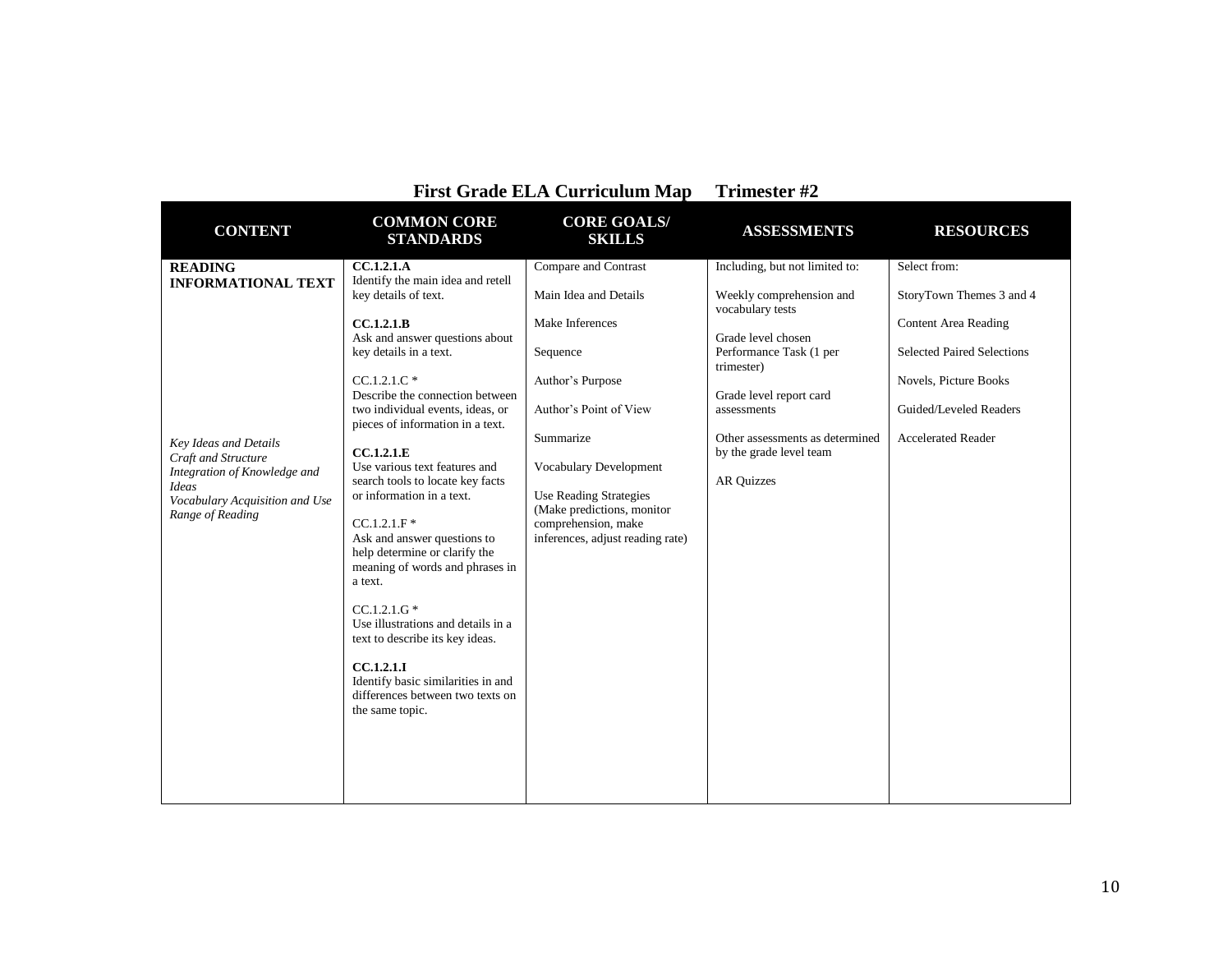| <b>READING</b><br><b>INFORMATIONAL TEXT</b><br>(cont.)                                                                                                                          | $CC.1.2.1J*$<br>Use words and phrases acquired<br>through conversations, reading,<br>and being read to, and<br>responding to texts, including<br>words that signal connections<br>and relationships between the<br>words and phrases.<br>CC.1.2.1.K<br>Determine or clarify the<br>meaning of unknown and<br>multiple-meaning words and<br>phrases based on grade level<br>reading and content.                                                                                                                                                                                                                                                            |                                                                                                                                                                                                                                                                                                                                   |                                                                                                                                                                                                                                                                           |                                                                                                                                                                                       |
|---------------------------------------------------------------------------------------------------------------------------------------------------------------------------------|------------------------------------------------------------------------------------------------------------------------------------------------------------------------------------------------------------------------------------------------------------------------------------------------------------------------------------------------------------------------------------------------------------------------------------------------------------------------------------------------------------------------------------------------------------------------------------------------------------------------------------------------------------|-----------------------------------------------------------------------------------------------------------------------------------------------------------------------------------------------------------------------------------------------------------------------------------------------------------------------------------|---------------------------------------------------------------------------------------------------------------------------------------------------------------------------------------------------------------------------------------------------------------------------|---------------------------------------------------------------------------------------------------------------------------------------------------------------------------------------|
| <b>READING LITERATURE</b><br>Key Ideas and Details<br>Craft and Structure<br>Integration of Knowledge and<br><b>Ideas</b><br>Vocabulary Acquisition and Use<br>Range of Reading | <b>CC.1.3.1.A</b><br>Retell stories, including key<br>details, and demonstrate<br>understanding of their central<br>message or lesson.<br>$CC.1.3.1.B*$<br>Ask and answer questions about<br>key details in a text.<br>$CC.1.3.1.C*$<br>Describe characters, settings,<br>and major events in a story,<br>using key details.<br><b>CC.1.3.1.D</b><br>Identify who is telling the story<br>at various points in a text.<br>CC.1.3.1.F<br>Identify words and phrases in<br>stories or poems that suggest<br>feelings or appeal to the senses.<br>$CC.1.3.1.G*$<br>Use illustrations and details in a<br>story to describe characters,<br>setting, or events. | Compare and Contrast<br>Plot<br>Setting<br>Theme<br>Main Ideas and Details<br>Making Inferences<br>Sequence<br>Author's Purpose<br>Author's Point of View<br>Summarize<br><b>Vocabulary Development</b><br><b>Use Reading Strategies</b><br>(Make predictions, monitor<br>comprehension, make<br>inferences, adjust reading rate) | Including, but not limited to:<br>Weekly comprehension and<br>vocabulary tests<br>Grade level chose<br>Performance Task (1 per<br>trimester)<br>Grade level report card<br>assessments<br>Other assessments as determined<br>by the grade level team<br><b>AR Quizzes</b> | Select from:<br>StoryTown Themes 3 and 4<br>Content Area Reading<br><b>Selected Paired Selections</b><br>Novels, Picture Books<br>Guided/Leveled Readers<br><b>Accelerated Reader</b> |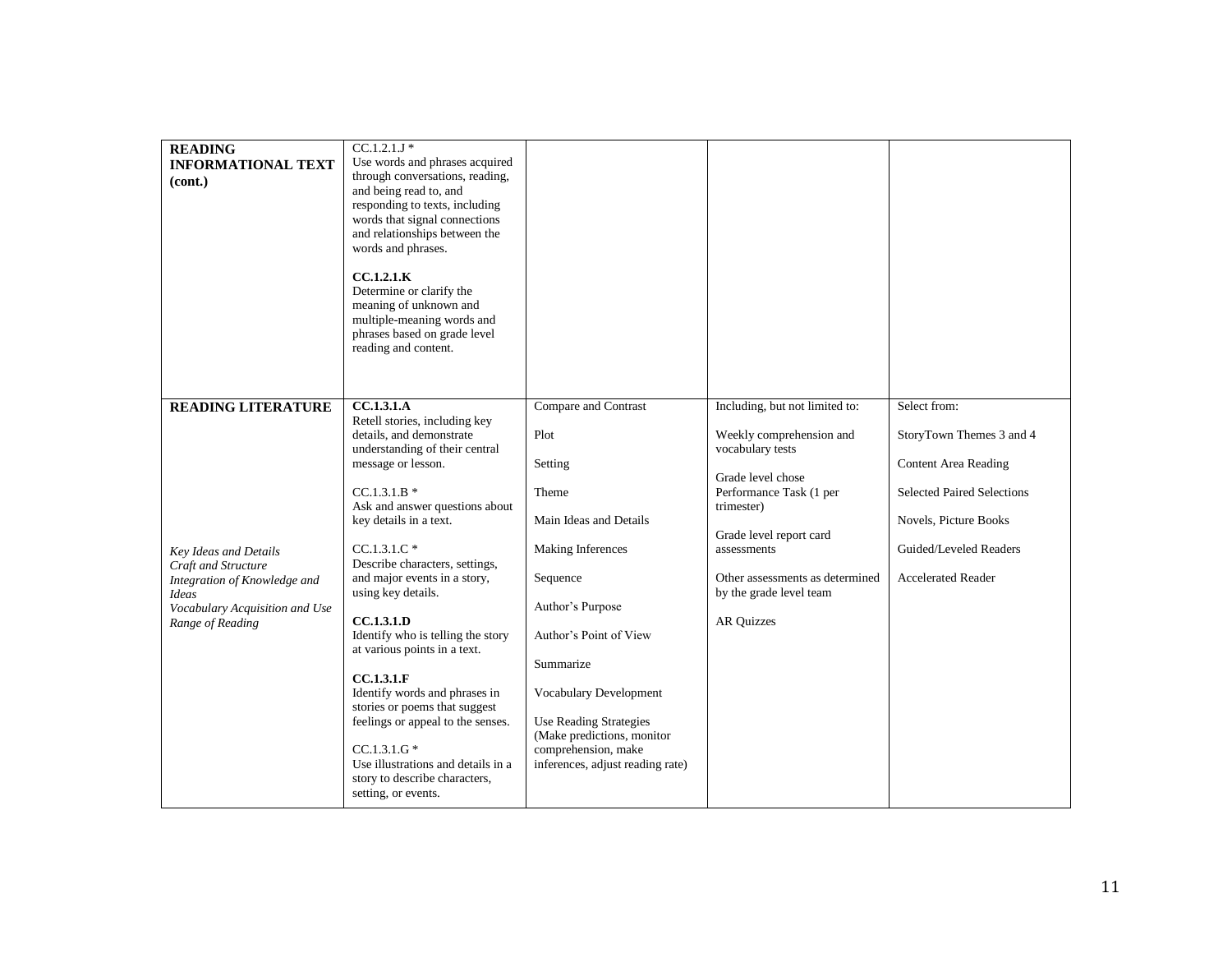| <b>READING LITERATURE</b> | <b>CC.1.3.1.H</b>                                                 | Compare and Contrast             | Including, but not limited to:        | Select from:                      |
|---------------------------|-------------------------------------------------------------------|----------------------------------|---------------------------------------|-----------------------------------|
| (cont.)                   | Compare and contrast the                                          |                                  |                                       |                                   |
|                           | adventures and experiences of                                     | Plot                             | Weekly comprehension and              | StoryTown Themes 3 and 4          |
|                           | characters in stories.                                            |                                  | vocabulary tests                      |                                   |
|                           |                                                                   | Setting                          |                                       | <b>Content Area Reading</b>       |
|                           | <b>CC.1.3.1.I</b>                                                 |                                  | Grade level chose                     |                                   |
|                           | Determine or clarify the<br>meaning of unknown and                | Theme                            | Performance Task (1 per<br>trimester) | <b>Selected Paired Selections</b> |
|                           | multiple-meaning words and                                        | Main Ideas and Details           |                                       | Novels, Picture Books             |
|                           | phrases based on grade level                                      |                                  | Grade level report card               |                                   |
|                           | reading and content.                                              | <b>Making Inferences</b>         | assessments                           | Guided/Leveled Readers            |
|                           | $CC.1.3.1J*$                                                      |                                  | Other assessments as determined       |                                   |
|                           |                                                                   | Sequence                         |                                       | <b>Accelerated Reader</b>         |
|                           | Use words and phrases acquired<br>through conversations, reading, | Author's Purpose                 | by the grade level team               |                                   |
|                           | and being read to, and                                            |                                  |                                       |                                   |
|                           | responding to texts, including                                    | Author's Point of View           | AR Quizzes                            |                                   |
|                           | words that signal connections                                     |                                  |                                       |                                   |
|                           | and relationships between the                                     | Summarize                        |                                       |                                   |
|                           | words and phrases.                                                |                                  |                                       |                                   |
|                           |                                                                   | Vocabulary Development           |                                       |                                   |
|                           |                                                                   |                                  |                                       |                                   |
|                           |                                                                   | <b>Use Reading Strategies</b>    |                                       |                                   |
|                           |                                                                   | (Make predictions, monitor       |                                       |                                   |
|                           |                                                                   | comprehension, make              |                                       |                                   |
|                           |                                                                   | inferences, adjust reading rate) |                                       |                                   |
|                           |                                                                   |                                  |                                       |                                   |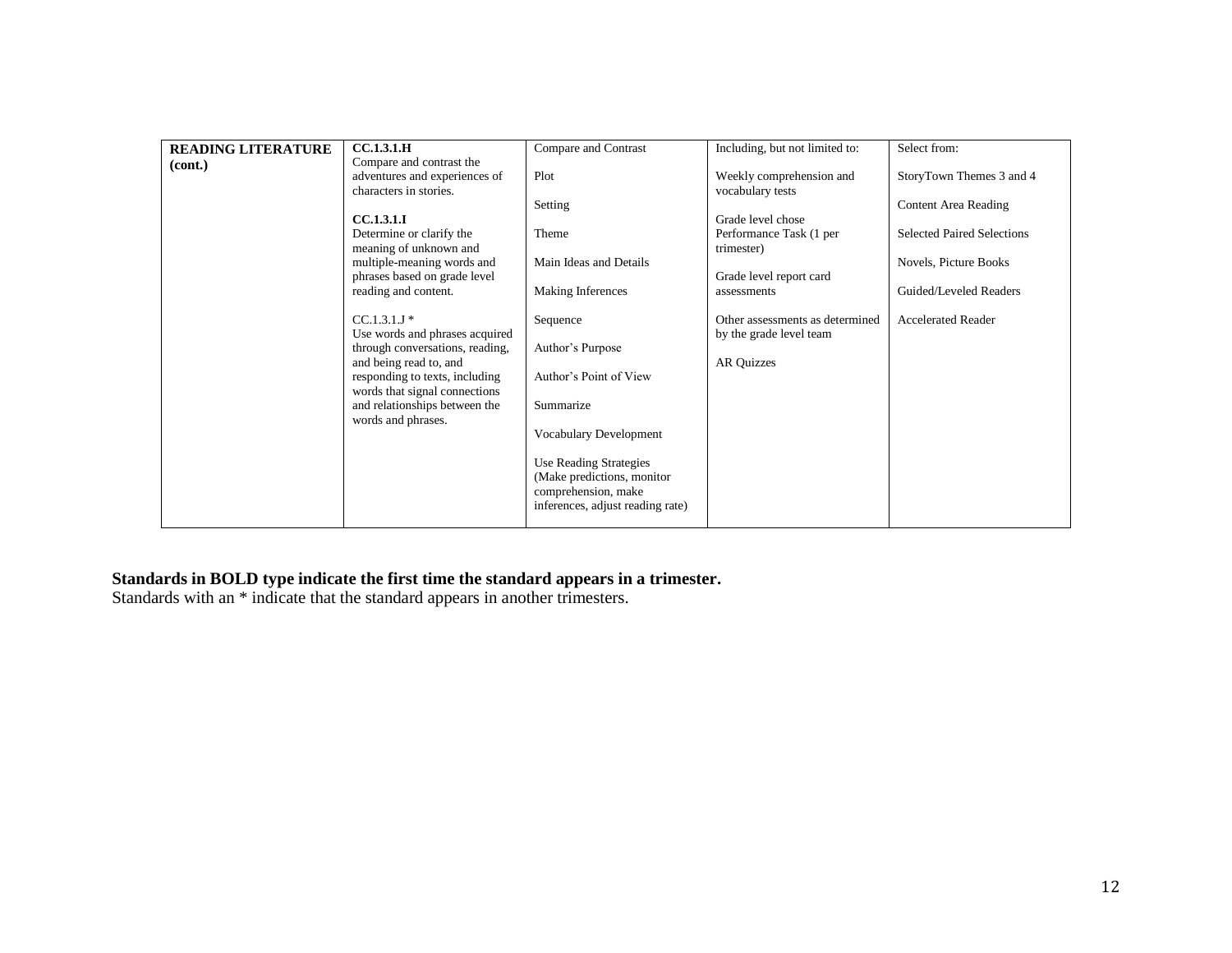|                |                                                                                                                                                                                                                                                                                                                                                                                                                                                                                                                                                                                                                                                                                                                           | <b>First Grade ELA Curriculum Map</b>                                                                                                                                                                                                                                                                       | Trimester #2                                                                                                                                                                                                        |                                                                                                                                                                                                                               |
|----------------|---------------------------------------------------------------------------------------------------------------------------------------------------------------------------------------------------------------------------------------------------------------------------------------------------------------------------------------------------------------------------------------------------------------------------------------------------------------------------------------------------------------------------------------------------------------------------------------------------------------------------------------------------------------------------------------------------------------------------|-------------------------------------------------------------------------------------------------------------------------------------------------------------------------------------------------------------------------------------------------------------------------------------------------------------|---------------------------------------------------------------------------------------------------------------------------------------------------------------------------------------------------------------------|-------------------------------------------------------------------------------------------------------------------------------------------------------------------------------------------------------------------------------|
| <b>CONTENT</b> | <b>COMMON CORE</b><br><b>STANDARDS</b>                                                                                                                                                                                                                                                                                                                                                                                                                                                                                                                                                                                                                                                                                    | <b>CORE GOALS/</b><br><b>SKILLS</b>                                                                                                                                                                                                                                                                         | <b>ASSESSMENTS</b>                                                                                                                                                                                                  | <b>RESOURCES</b>                                                                                                                                                                                                              |
| <b>WRITING</b> | CC.1.4.1.A<br>Write informative/explanatory<br>texts to examine a topic and<br>convey ideas and information<br>clearly.<br>CC.1.4.1.B<br>Identify and write about one<br>specific topic.<br><b>CC.1.4.1.C</b><br>Develop the topic with two or<br>more facts.<br>CC.14.1.D<br>Group information and provide<br>some sense of closure.<br>CC.1.4.1.E<br>Choose words and phrases for<br>effect.<br><b>CC.1.4.1.F</b><br>Demonstrate a grade appropriate<br>command of the conventions of<br>standard English grammar,<br>usage, capitalization,<br>punctuation, and spelling.<br>Capitalize dates and<br>$\bullet$<br>names of people.<br>Use end punctuation;<br>$\bullet$<br>use commas in dates<br>and words in series. | Add Details to Writing<br>Write Texts with a Topic and<br>Ideas<br>Develop Writing fluency<br>Common and Proper Nouns<br><b>Plural Nouns</b><br>Possessive Nouns<br>Pronouns<br>Commas<br>(dates and words in a series)<br>Capitalize<br>(proper nouns and titles)<br>Capitalize and punctuate<br>sentences | Included, but not limited to:<br><b>Writing Conferences</b><br><b>Student Writing</b><br><b>Teacher Selected Writing</b><br>Samples<br>Being a Writer, Social Rubric<br>and Winter Individual Writing<br>Assessment | Select from:<br>Being a Writer, Unit $2 -$ Getting<br>Ideas<br>Being a Writer, Unit 3, Telling<br>More<br>Being a Writer, Unit 4, Stories<br>About Me<br>Informative/Explanatory Writing<br><b>StoryTown Grammar Practice</b> |
|                | Spell words drawing<br>٠<br>on common spelling<br>patterns, phonemic<br>awareness and<br>spelling conventions.                                                                                                                                                                                                                                                                                                                                                                                                                                                                                                                                                                                                            |                                                                                                                                                                                                                                                                                                             |                                                                                                                                                                                                                     |                                                                                                                                                                                                                               |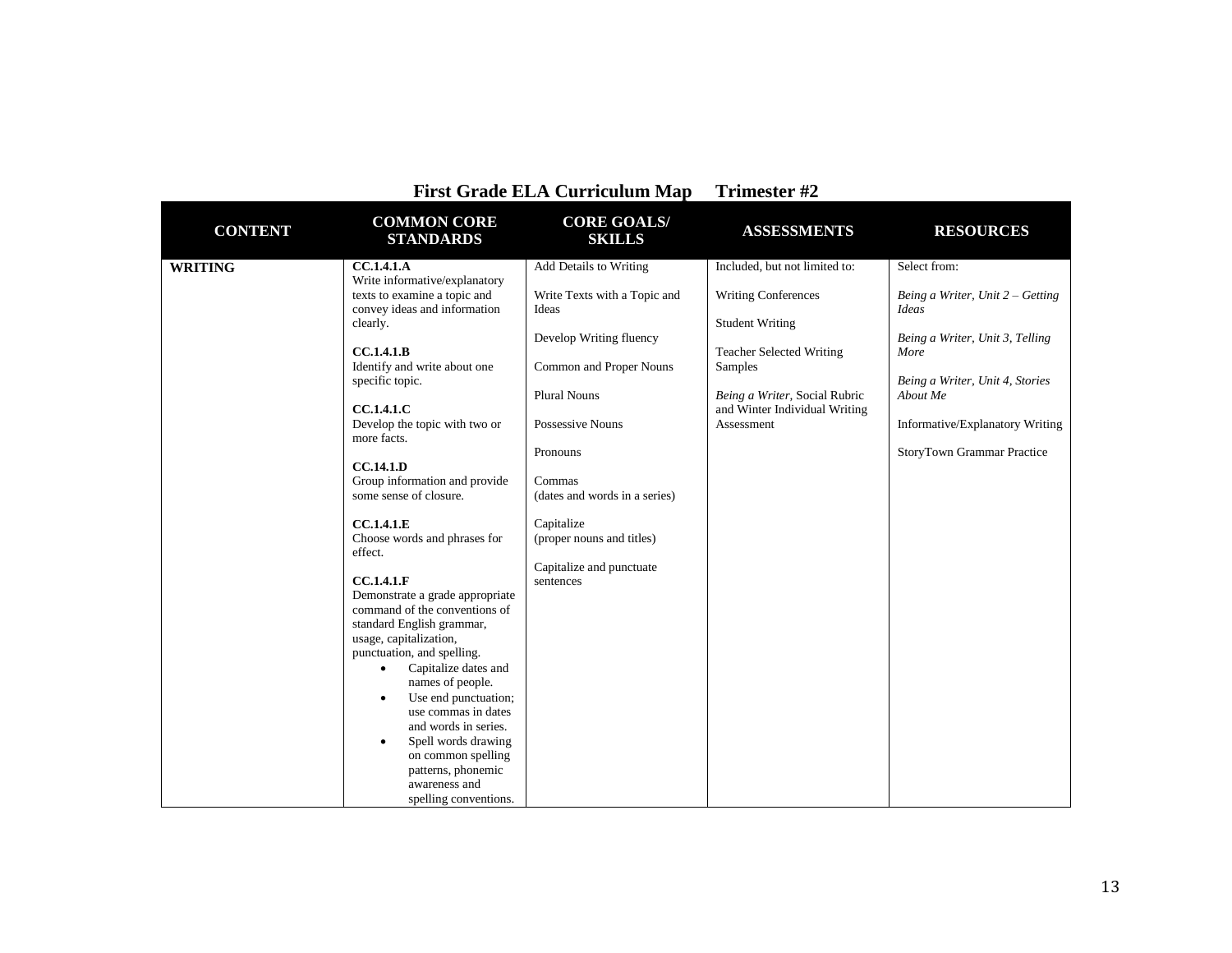| <b>WRITING</b> | $CC.1.4.1.T$ *                    |  |  |
|----------------|-----------------------------------|--|--|
| (cont.)        | Use guidance and support from     |  |  |
|                | adults and peers, focus on a      |  |  |
|                | topic, respond to questions and   |  |  |
|                | suggestions from peers, and add   |  |  |
|                | details to strengthen writing     |  |  |
|                |                                   |  |  |
|                | <b>CC.1.4.1.V</b>                 |  |  |
|                | Participate in individual or      |  |  |
|                | shared research and writing       |  |  |
|                | projects.                         |  |  |
|                |                                   |  |  |
|                | <b>CC.1.4.1.W</b>                 |  |  |
|                | With guidance and support,        |  |  |
|                | recall information from           |  |  |
|                | experiences or gather             |  |  |
|                | information from provided         |  |  |
|                |                                   |  |  |
|                | sources to answer a question.     |  |  |
|                | $CC.1.4.1.X*$                     |  |  |
|                |                                   |  |  |
|                | Write routinely over extended     |  |  |
|                | time frames and shorter time      |  |  |
|                | frames for a range of discipline- |  |  |
|                | specific tasks, purposes, and     |  |  |
|                | audiences.                        |  |  |
|                |                                   |  |  |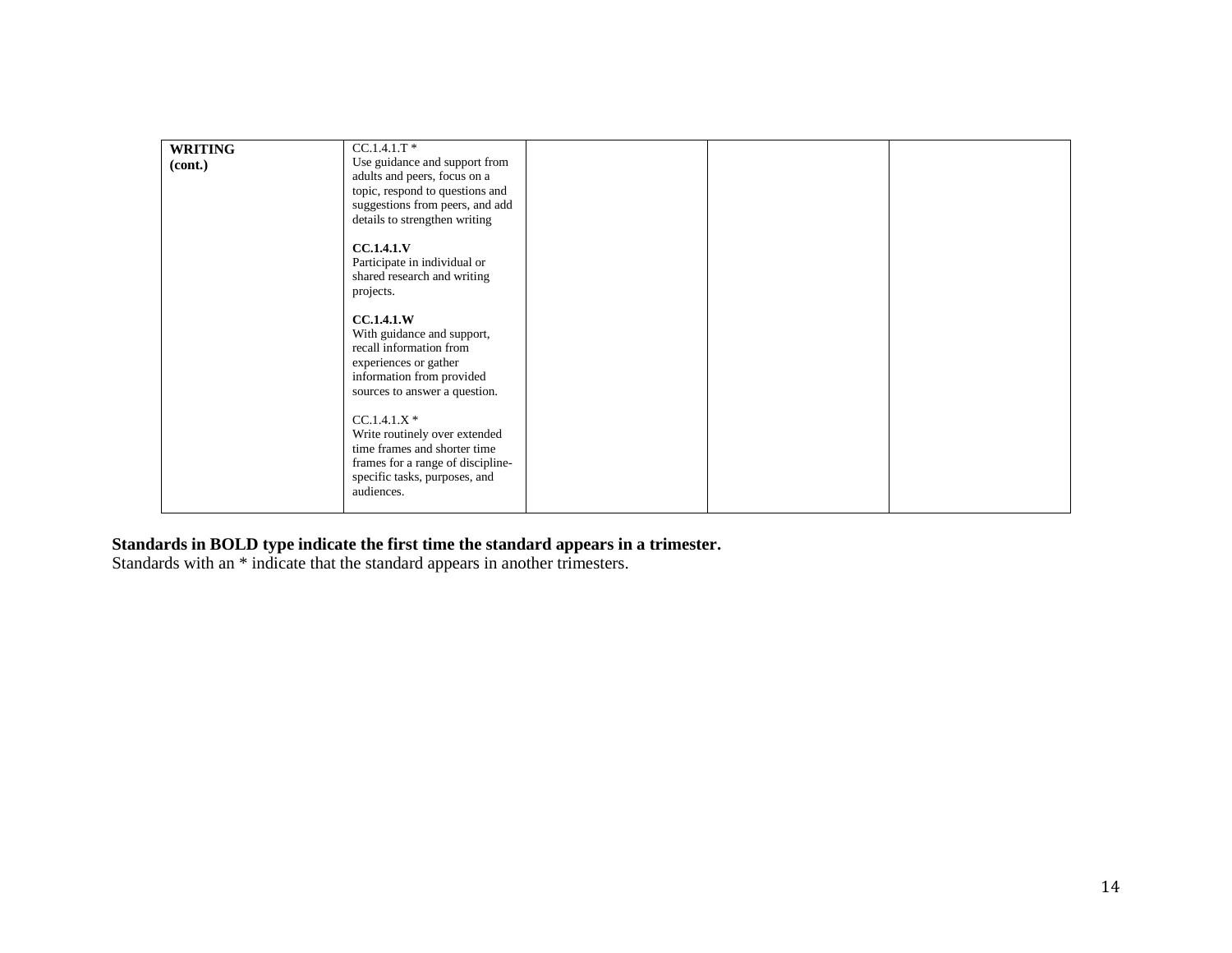| <b>CONTENT</b>                          | <b>COMMON CORE</b><br><b>STANDARDS</b>                                                                                                                                 | <b>CORE GOALS/</b><br><b>SKILLS</b>                  | <b>ASSESSMENTS</b>                                                     | <b>RESOURCES</b>                              |
|-----------------------------------------|------------------------------------------------------------------------------------------------------------------------------------------------------------------------|------------------------------------------------------|------------------------------------------------------------------------|-----------------------------------------------|
| <b>SPEAKING AND</b><br><b>LISTENING</b> | $CC1.5.1.A*$<br>Participate in collaborative<br>conversations with peers and                                                                                           | Oral Speaking Fluency<br><b>Listening Critically</b> | Included, but not limited to:<br><b>Teacher Evaluations/Checklists</b> | Select from:<br>StoryTown - Big Book of Poems |
|                                         | adults in small and larger<br>groups.                                                                                                                                  | <b>Respond Appropriately</b>                         | Peer Feedback                                                          | and Rhymes<br>Responsive Classroom -          |
|                                         | CC.1.5.1.B<br>Confirm understanding of a text                                                                                                                          | Ask and Answer Questions                             | <b>Student Projects with Rubrics</b>                                   | <b>Morning Meetings</b>                       |
|                                         | read aloud or information<br>presented orally or through other<br>media by asking questions about                                                                      | Ask Questions to Clarify<br>Information              |                                                                        | Reader's Theater                              |
|                                         | key details and requesting<br>clarification if something is not<br>understood.                                                                                         | Use Illustrations to Clarify<br>Information          |                                                                        |                                               |
|                                         | $CC.1.5.1.C*$<br>Ask and answer questions about<br>what a speaker says in order to<br>gather additional information or<br>clarify something that is not<br>understood. |                                                      |                                                                        |                                               |
|                                         | <b>CC.1.5.1.D</b><br>Describe people, places, things,<br>and events with relevant details,<br>expressing ideas and feelings<br>clearly.                                |                                                      |                                                                        |                                               |
|                                         | $CC.1.5.1.E*$<br>Produce complete sentences<br>when appropriate to task and<br>situation.                                                                              |                                                      |                                                                        |                                               |
|                                         | $CC.1.5.1.F*$<br>Add drawings or other visual<br>displays when sharing aloud to<br>clarify ideas, thoughts, or<br>feelings.                                            |                                                      |                                                                        |                                               |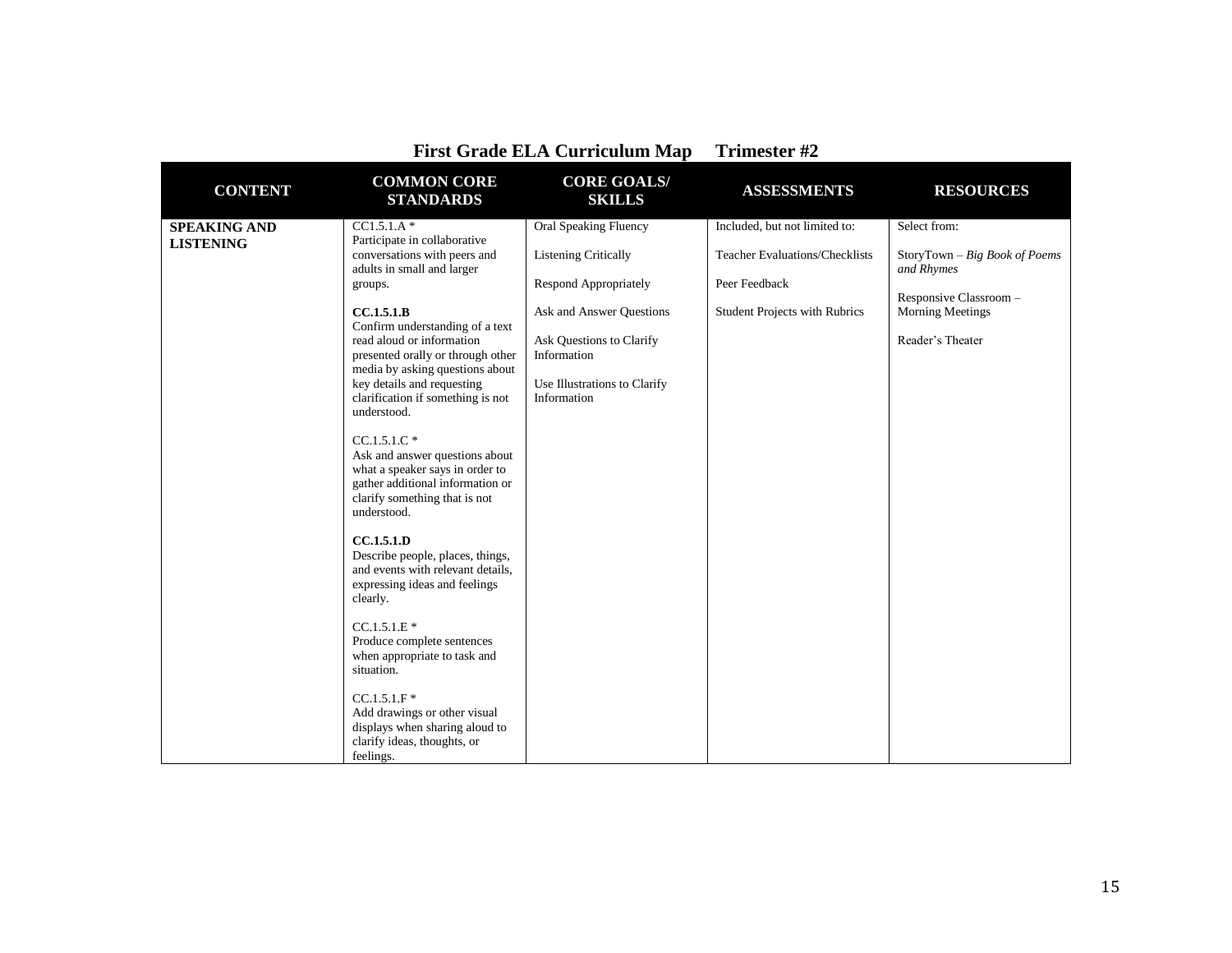| <b>CONTENT</b>           | <b>COMMON CORE</b><br><b>STANDARDS</b>                                            | <b>CORE GOALS/</b><br><b>SKILLS</b>                        | <b>ASSESSMENTS</b>                            | <b>RESOURCES</b>                          |
|--------------------------|-----------------------------------------------------------------------------------|------------------------------------------------------------|-----------------------------------------------|-------------------------------------------|
| <b>FOUNDATIONAL</b>      | CC.1.1.1.C                                                                        | Phonemes:                                                  | Including, but not limited to:                | Select from:                              |
| <b>SKILLS</b>            | Demonstrate understanding of                                                      |                                                            |                                               |                                           |
| (Phonological Awareness) | spoken words, syllables, and<br>sounds (phonemes).                                | Review Phoneme Blending,<br>Segmentation, and Substitution | <b>Teacher Observation</b>                    | StoryTown Themes 5 and 6                  |
|                          | Distinguish long<br>$\bullet$<br>from short vowels in                             | Phoneme Blending and Addition                              | <b>Teacher Made</b><br>Assessments/Checklists | <b>Word Sorts</b>                         |
|                          | spoken single-                                                                    |                                                            |                                               | StoryTown Student Practice                |
|                          | syllable words.                                                                   | Phoneme Deletion and Addition                              | <b>PAST</b>                                   | <b>Books</b>                              |
|                          | Orally produce<br>$\bullet$<br>single-syllable                                    |                                                            | <b>DIBELS</b> Progress Monitoring             | Reader's Theater                          |
|                          | words, including<br>consonant blends and<br>digraphs.<br>Isolate and<br>$\bullet$ |                                                            |                                               | StoryTown Big Book of Poems<br>and Rhymes |
|                          | pronounce initial,<br>medial vowel, and                                           |                                                            |                                               |                                           |
|                          | final sounds                                                                      |                                                            |                                               |                                           |
|                          | (phonemes) in<br>spoken single-                                                   |                                                            |                                               |                                           |
|                          | svllable words.                                                                   |                                                            |                                               |                                           |
| (Phonics and Word        | CC.1.5.1.D                                                                        | <b>Vowel Teams</b>                                         |                                               |                                           |
| <b>Recognition</b> )     | Know and apply grade level                                                        |                                                            |                                               |                                           |
|                          | phonics and word analysis skills                                                  | Final e                                                    |                                               |                                           |
|                          | in decoding words.                                                                |                                                            |                                               |                                           |
|                          | Identify common<br>$\bullet$                                                      | <b>Vowel Diphthongs</b>                                    |                                               |                                           |
|                          | consonants digraphs,                                                              |                                                            |                                               |                                           |
|                          | final e, and common                                                               | <b>Inflectional Endings</b>                                |                                               |                                           |
|                          | vowel teams.<br>Decode one and two-                                               | $(-ed, -ing, -er, -est, -es)$                              |                                               |                                           |
|                          | $\bullet$<br>syllable words with                                                  | Contractions                                               |                                               |                                           |
|                          | common patterns.                                                                  | ('ve, ;re, 's, n;t, 'll, 'd, ;ve, 're,                     |                                               |                                           |
|                          | Read grade level<br>٠                                                             | (t)                                                        |                                               |                                           |
|                          | words with                                                                        |                                                            |                                               |                                           |
|                          | inflectional endings.                                                             |                                                            |                                               |                                           |
|                          | Read grade-<br>$\bullet$                                                          |                                                            |                                               |                                           |
|                          | appropriate                                                                       |                                                            |                                               |                                           |
|                          | irregularly spelled                                                               |                                                            |                                               |                                           |
|                          | words.                                                                            |                                                            |                                               |                                           |

|  | <b>First Grade ELA Curriculum Map</b> | Trimester #3 |
|--|---------------------------------------|--------------|
|--|---------------------------------------|--------------|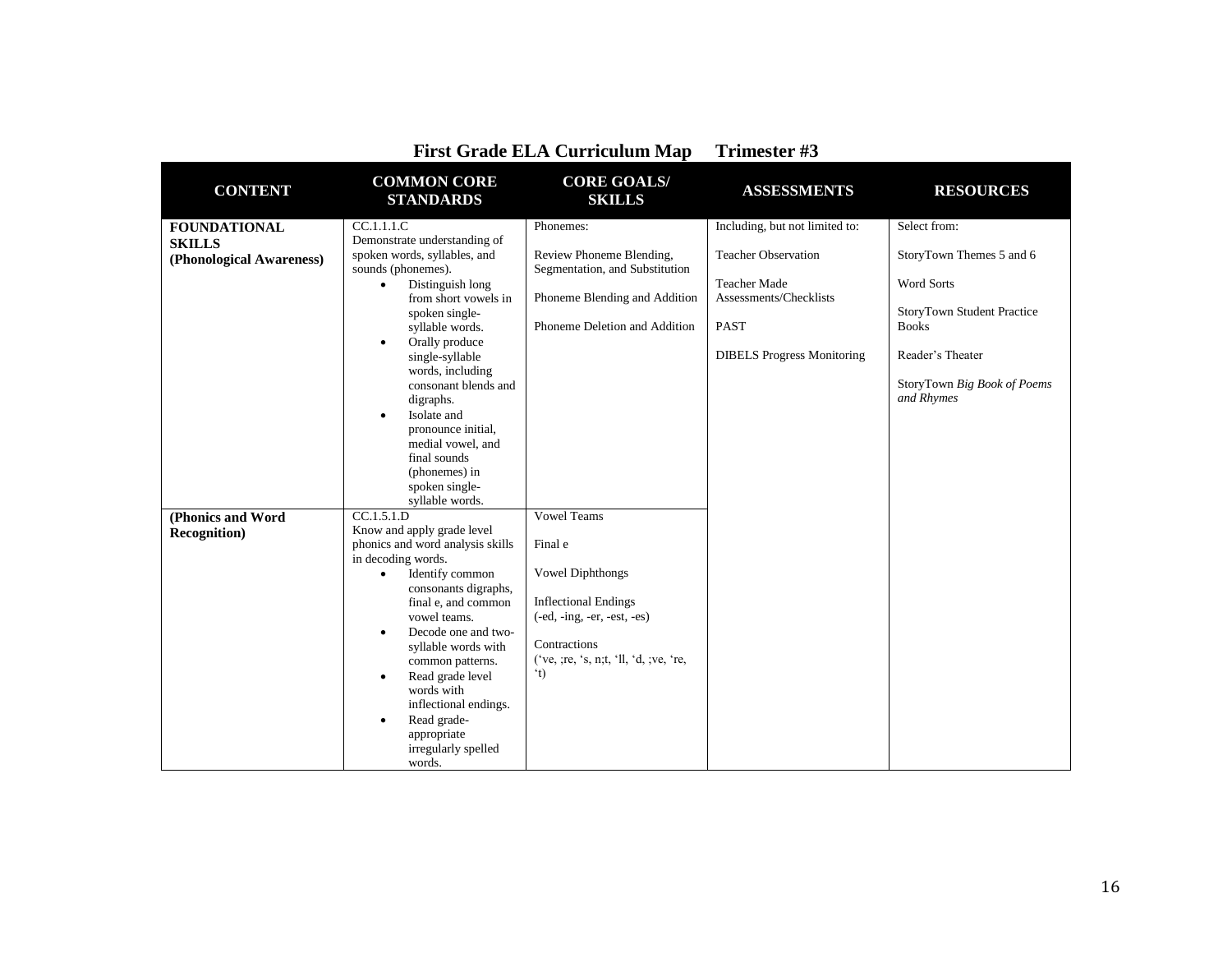| <b>CONTENT</b>                                      | <b>COMMON CORE</b><br><b>STANDARDS</b>                                      | <b>CORE GOALS/</b><br><b>SKILLS</b>                         | <b>ASSESSMENTS</b>                                         | <b>RESOURCES</b>                                  |
|-----------------------------------------------------|-----------------------------------------------------------------------------|-------------------------------------------------------------|------------------------------------------------------------|---------------------------------------------------|
| <b>FLUENCY</b>                                      | CC.1.1.1.E<br>Read with accuracy and fluency                                | Phrasing                                                    | Including, but not limited to:                             | Select from:                                      |
|                                                     | to support comprehension:<br>Read on-level text<br>$\bullet$                | Expression                                                  | <b>Teacher Observation</b>                                 | StoryTown Themes 5 and 6                          |
|                                                     | with purpose and<br>understanding.                                          | Punctuation                                                 | <b>Teacher Made</b><br>Assessments/Checklists              | <b>Word Sorts</b>                                 |
|                                                     | Read on-level text<br>$\bullet$<br>orally with accuracy,                    | Intonation                                                  | <b>PAST</b>                                                | <b>StoryTown Student Practice</b><br><b>Books</b> |
|                                                     | appropriate rate, and<br>expression on                                      | Accuracy                                                    | <b>DIBELS</b> Progress Monitoring                          | Reader's Theater                                  |
|                                                     | successive readings.<br>Use context to<br>$\bullet$<br>confirm or self-     | <b>Reading Rate</b>                                         |                                                            | StoryTown Big Book of Poems<br>and Rhymes         |
|                                                     | correct word<br>recognition and                                             |                                                             |                                                            |                                                   |
|                                                     | understanding,<br>rereading as<br>necessary.                                |                                                             |                                                            |                                                   |
| <b>READING</b>                                      | CC.1.2.1                                                                    | Cause and Effect                                            | Including, but not limited to:                             | Select from:                                      |
| <b>INFORMATIONAL TEXT</b>                           | Identify the main idea and retell<br>key details of text.                   | Use Graphic Organizers                                      | Weekly comprehension and<br>vocabulary tests               | StoryTown Themes 5 and 6                          |
|                                                     | CC.1.2.1.B<br>Ask and answer questions about                                | Summarize                                                   | Grade level chose                                          | <b>Content Area Reading</b>                       |
|                                                     | key details in a text.                                                      | Draw Conclusions                                            | Performance Task (1 per<br>trimester)                      | <b>Selected Paired Selections</b>                 |
|                                                     | $CC.1.2.1.C*$<br>Describe the connection between                            | Make Inferences                                             | Grade level report card                                    | Novels, Picture Books                             |
| Key Ideas and Details                               | two individual events, ideas, or<br>pieces of information in a text.        | Ask and Answer Ouestions                                    | assessments                                                | Guided/Leveled Readers                            |
| Craft and Structure<br>Integration of Knowledge and | CC.1.2.1.E                                                                  | Main Idea and Details                                       | Other assessments as determined<br>by the grade level team | <b>Accelerated Reader</b>                         |
| Ideas                                               | Use various text features and<br>search tools to locate key facts           | Alphabetize                                                 | <b>AR Quizzes</b>                                          |                                                   |
| Vocabulary Acquisition and Use<br>Range of Reading  | or information in a text.                                                   | <b>Vocabulary Development</b>                               |                                                            |                                                   |
|                                                     | $CC.1.2.1.F$ *<br>Ask and answer questions to                               | <b>Use Reading Strategies</b><br>(Make predictions, monitor |                                                            |                                                   |
|                                                     | help determine or clarify the<br>meaning of words and phrases in<br>a text. | comprehension, make<br>inferences, adjust reading rate)     |                                                            |                                                   |
|                                                     |                                                                             |                                                             |                                                            |                                                   |

| <b>First Grade ELA Curriculum Map</b> | Trimester #3 |
|---------------------------------------|--------------|
|                                       |              |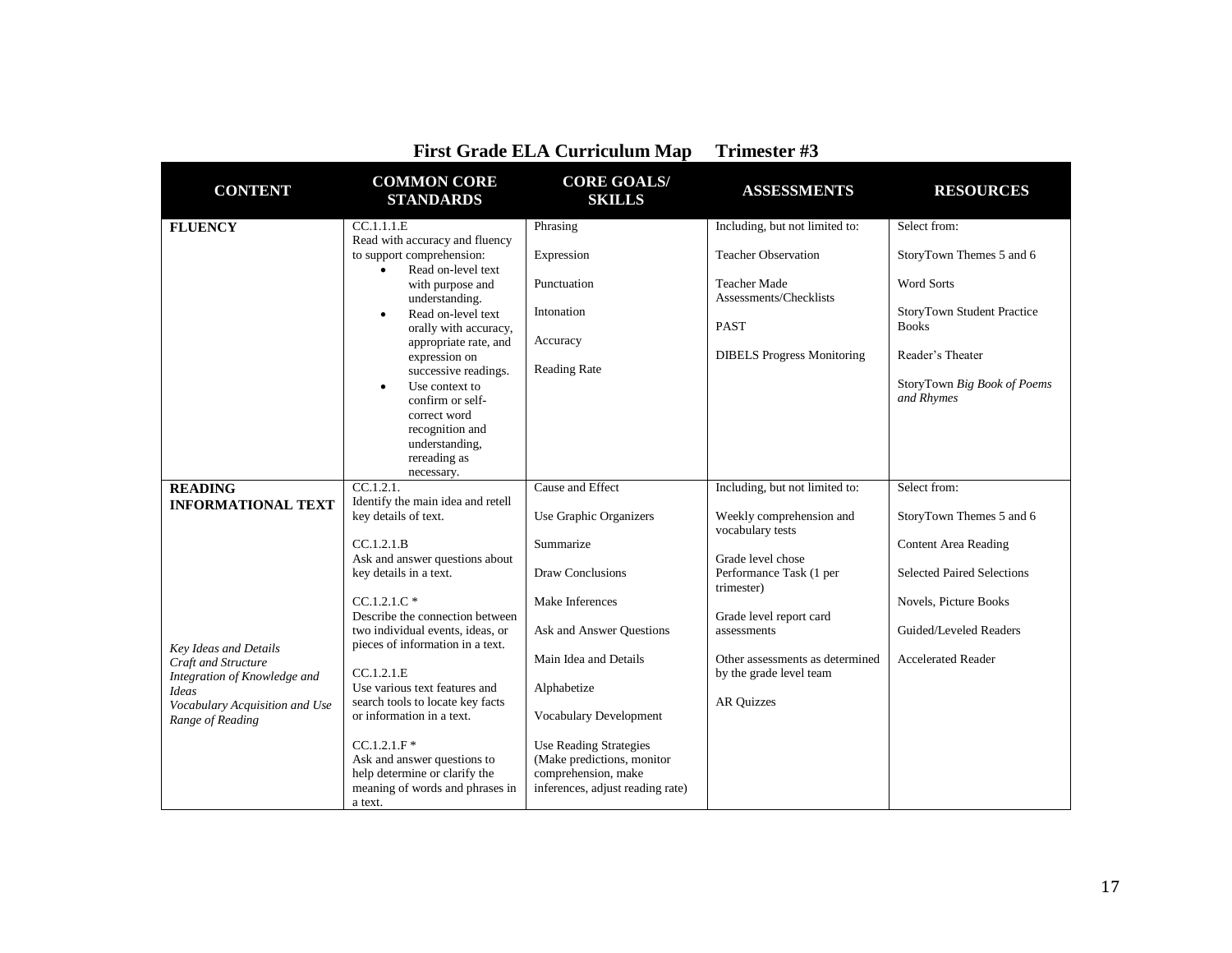| <b>READING</b>            | $CC.1.2.1.G*$                                                          | Cause and Effect                                        | Including, but not limited to:                             | Select from:                      |
|---------------------------|------------------------------------------------------------------------|---------------------------------------------------------|------------------------------------------------------------|-----------------------------------|
| <b>INFORMATIONAL TEXT</b> | Use the illustrations and details                                      |                                                         |                                                            |                                   |
| (cont.)                   | in a text to describe its key                                          | Use Graphic Organizers                                  | Weekly comprehension and                                   | StoryTown Themes 5 and 6          |
|                           | ideas.                                                                 |                                                         | vocabulary tests                                           |                                   |
|                           |                                                                        | Summarize                                               |                                                            | <b>Content Area Reading</b>       |
|                           | CC.1.2.1.H                                                             |                                                         | Grade level chose                                          |                                   |
|                           | Identify the reasons an author<br>gives to support points in a text.   | <b>Draw Conclusions</b>                                 | Performance Task (1 per<br>trimester)                      | <b>Selected Paired Selections</b> |
|                           |                                                                        | Make Inferences                                         |                                                            | Novels, Picture Books             |
|                           | CC.1.2.1.1                                                             |                                                         | Grade level report card                                    |                                   |
|                           | Identify basic similarities in and<br>differences between two texts on | Ask and Answer Questions                                | assessments                                                | Guided/Leveled Readers            |
|                           | the same topic.                                                        | Main Idea and Details                                   | Other assessments as determined<br>by the grade level team | <b>Accelerated Reader</b>         |
|                           | $CC.1.2.1J*$                                                           | Alphabetize                                             |                                                            |                                   |
|                           | Use words and phrases acquired                                         |                                                         | <b>AR Quizzes</b>                                          |                                   |
|                           | through conversations, reading                                         | Vocabulary Development                                  |                                                            |                                   |
|                           | and being read to, and                                                 |                                                         |                                                            |                                   |
|                           | responding to texts, including                                         | <b>Use Reading Strategies</b>                           |                                                            |                                   |
|                           | words that signal connections                                          | (Make predictions, monitor                              |                                                            |                                   |
|                           | and relationships between the<br>words and phrases.                    | comprehension, make<br>inferences, adjust reading rate) |                                                            |                                   |
|                           |                                                                        |                                                         |                                                            |                                   |
|                           | CC.1.2.1.K                                                             |                                                         |                                                            |                                   |
|                           | Determine or clarify the                                               |                                                         |                                                            |                                   |
|                           | meaning of unknown and                                                 |                                                         |                                                            |                                   |
|                           | multiple-meaning words and                                             |                                                         |                                                            |                                   |
|                           | phrases based on grade-level                                           |                                                         |                                                            |                                   |
|                           | reading and content.                                                   |                                                         |                                                            |                                   |
|                           | CC.1.2.1.L                                                             |                                                         |                                                            |                                   |
|                           | Read and comprehend literary                                           |                                                         |                                                            |                                   |
|                           | non-fiction and informational                                          |                                                         |                                                            |                                   |
|                           | text on grade level, reading                                           |                                                         |                                                            |                                   |
|                           | independently and proficiently.                                        |                                                         |                                                            |                                   |
|                           |                                                                        |                                                         |                                                            |                                   |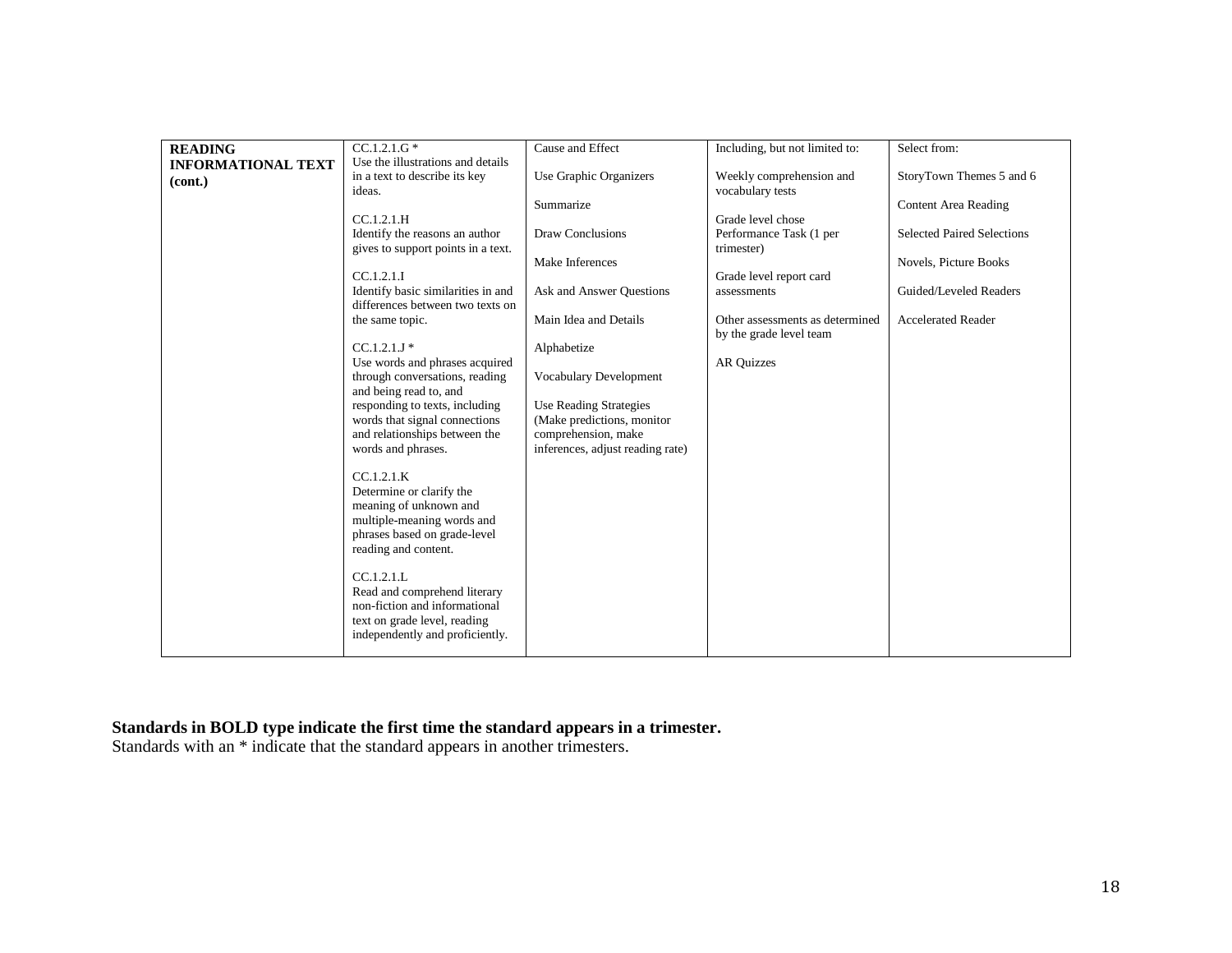| <b>First Grade ELA Curriculum Map</b>                                                              |                                                                                                                                                                                                                                                                                                                                                                                                                                                                                                                                                    | Trimester #3                                                                                                                                                                                    |                                                                                                                                                                                                                                                      |                                                                                                                                                                                              |
|----------------------------------------------------------------------------------------------------|----------------------------------------------------------------------------------------------------------------------------------------------------------------------------------------------------------------------------------------------------------------------------------------------------------------------------------------------------------------------------------------------------------------------------------------------------------------------------------------------------------------------------------------------------|-------------------------------------------------------------------------------------------------------------------------------------------------------------------------------------------------|------------------------------------------------------------------------------------------------------------------------------------------------------------------------------------------------------------------------------------------------------|----------------------------------------------------------------------------------------------------------------------------------------------------------------------------------------------|
| <b>CONTENT</b>                                                                                     | <b>COMMON CORE</b><br><b>STANDARDS</b>                                                                                                                                                                                                                                                                                                                                                                                                                                                                                                             | <b>CORE GOALS/</b><br><b>SKILLS</b>                                                                                                                                                             | <b>ASSESSMENTS</b>                                                                                                                                                                                                                                   | <b>RESOURCES</b>                                                                                                                                                                             |
| <b>READING LITERATURE</b><br>Key Ideas and Details<br>Craft and Structure                          | CC.1.3.1.A<br>Retell stories, including key<br>details, and demonstrate<br>understanding of their central<br>message or lesson.<br>$CC.1.3.1.B*$<br>Ask and answer questions about<br>key details in a text.<br>$CC.1.3.1.C*$<br>Describe characters, settings,<br>and major events in a story,<br>using key details.                                                                                                                                                                                                                              | Cause and Effect<br><b>Recognize Story Structure</b><br>Use Graphic Organizers<br>Problem and Solution<br>Summarize<br>Ask and Answer Ouestions<br><b>Draw Conclusions</b><br>Making Inferences | Including, but not limited to:<br>Weekly comprehension and<br>vocabulary tests<br>Grade level chose<br>Performance Task (1 per<br>trimester)<br>Grade level report card<br>assessments<br>Other assessments as determined<br>by the grade level team | Select from:<br>StoryTown Themes 5 and 6<br><b>Content Area Reading</b><br><b>Selected Paired Selections</b><br>Novels, Picture Books<br>Guided/Leveled Readers<br><b>Accelerated Reader</b> |
| Integration of Knowledge and<br><b>Ideas</b><br>Vocabulary Acquisition and Use<br>Range of Reading | CC.1.3.1.E<br>Explain major differences<br>between books that tell stories<br>and books that give information,<br>drawing on wide reading or<br>range of text types.<br>$CC.1.3.1.G*$<br>Use illustrations and details in a<br>story to describe characters,<br>settings, or events.<br>CC.1.3.1.H<br>Compare and contrast the<br>adventures and experiences of<br>characters in stories.<br>CC.1.3.1.1<br>Determine or clarify the<br>meaning of unknown and<br>multiple-meaning words and<br>phrase based in grade level<br>reading and content. | <b>Story Elements</b><br>Vocabulary Development<br><b>Use Reading Strategies</b><br>(Make predictions, monitor<br>comprehension, make<br>inferences, adjust reading rate)                       | <b>AR Quizzes</b>                                                                                                                                                                                                                                    |                                                                                                                                                                                              |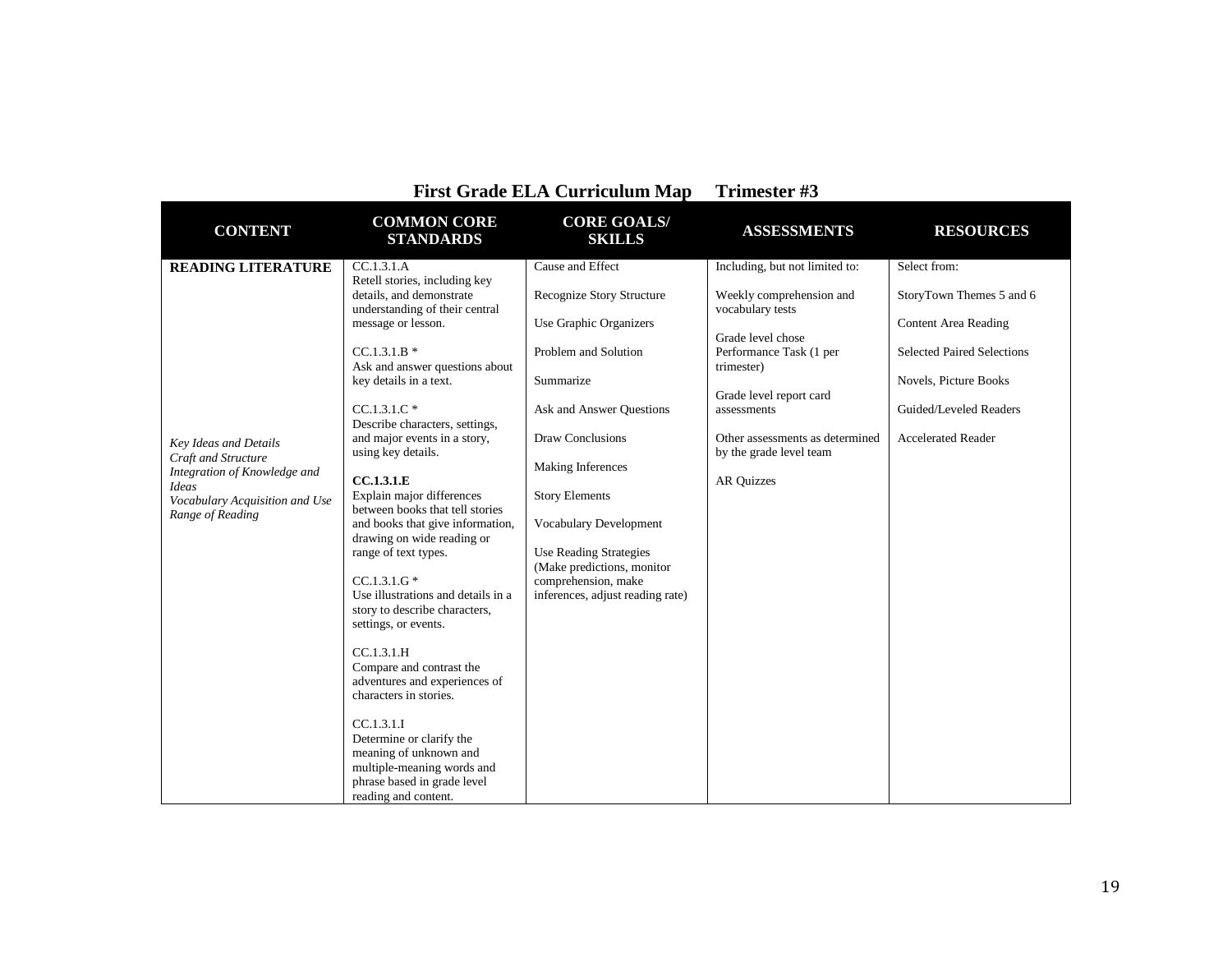| <b>READING LITERATURE</b> | $CC.1.3.1J*$                    | Cause and Effect                 | Including, but not limited to:  | Select from:                      |
|---------------------------|---------------------------------|----------------------------------|---------------------------------|-----------------------------------|
| (cont.)                   | Use words and phrases acquired  |                                  |                                 |                                   |
|                           | through conversations, reading, | Recognize Story Structure        | Weekly comprehension and        | StoryTown Themes 5 and 6          |
|                           | and being read to, and          |                                  | vocabulary tests                |                                   |
|                           | responding to texts, including  | Use Graphic Organizers           |                                 | <b>Content Area Reading</b>       |
|                           | words that signal connections   |                                  | Grade level chose               |                                   |
|                           | and relationships between the   | Problem and Solution             | Performance Task (1 per         | <b>Selected Paired Selections</b> |
|                           | words and phrases.              |                                  | trimester)                      |                                   |
|                           | CC.1.3.1.K                      | Summarize                        | Grade level report card         | Novels, Picture Books             |
|                           | Read and comprehend literature  | Ask and Answer Questions         |                                 | Guided/Leveled Readers            |
|                           | in grade level, reading         |                                  | assessments                     |                                   |
|                           | independently and proficiently. | Draw Conclusions                 | Other assessments as determined | <b>Accelerated Reader</b>         |
|                           |                                 |                                  | by the grade level team         |                                   |
|                           |                                 | Making Inferences                |                                 |                                   |
|                           |                                 |                                  | AR Quizzes                      |                                   |
|                           |                                 | <b>Story Elements</b>            |                                 |                                   |
|                           |                                 |                                  |                                 |                                   |
|                           |                                 | Vocabulary Development           |                                 |                                   |
|                           |                                 |                                  |                                 |                                   |
|                           |                                 | <b>Use Reading Strategies</b>    |                                 |                                   |
|                           |                                 | (Make predictions, monitor)      |                                 |                                   |
|                           |                                 | comprehension, make              |                                 |                                   |
|                           |                                 | inferences, adjust reading rate) |                                 |                                   |
|                           |                                 |                                  |                                 |                                   |
|                           |                                 |                                  |                                 |                                   |
|                           |                                 |                                  |                                 |                                   |
|                           |                                 |                                  |                                 |                                   |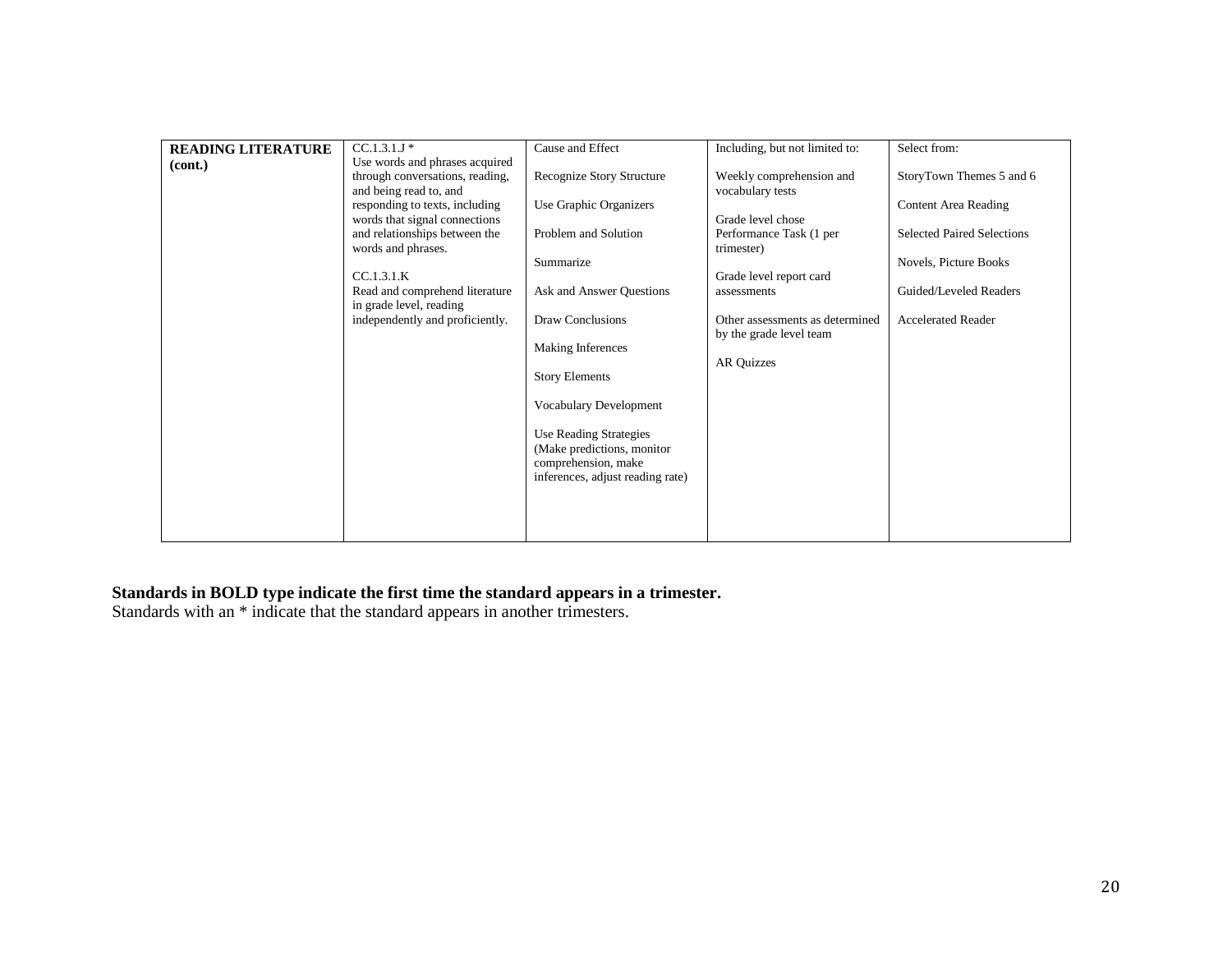| <b>COMMON CORE</b><br><b>CORE GOALS/</b><br><b>CONTENT</b><br><b>ASSESSMENTS</b><br><b>RESOURCES</b><br><b>STANDARDS</b><br><b>SKILLS</b><br>Including, but not limited to:<br>Select from:<br><b>CC.1.4.1.G</b><br>Select a topic<br><b>WRITING</b><br>Write opinion pieces on familiar<br><b>Writing Conferences</b><br>topics.<br>State an opinion<br>Being a Writer, Unit 5- Writing<br>Nonfiction<br><b>CC.1.4.1.H</b><br>Provide reasons<br><b>Student Writing</b><br>Form an opinion by choosing<br>Being a Writer, Unit 6-<br>among given topics.<br>Exploring Words through Poetry<br>Provide a closing<br><b>Teacher Selected Writing</b><br>Samples<br><b>CC.1.4.1.I</b><br>Develop writing fluency<br>Being a Writer, Unit 7-<br>Support the opinion with reasons<br>Being a Writer, Social Rubric<br>Revisiting the Writing<br>related to the opinion.<br><b>Declarative Sentences</b><br>and Spring Individual Writing<br>Community<br>(simple and compound)<br>Assessment<br><b>CC.1.4.1.J</b><br>Opinion/Argumentative Writing<br>Create an organizational<br>Use conjunctions<br>structure that includes reasons<br><b>StoryTown Grammar Practice</b><br>and provides some sense of<br>Identify and use verb tenses<br>closure.<br>(present and past)<br>CC.1.4.1.K<br>Use a variety of words and<br>phrases.<br><b>CC.1.4.1.L</b><br>Demonstrate a grade appropriate<br>command of the English<br>grammar, usage, capitalization,<br>punctuation, and spelling.<br>$CC.1.4.1.T$ *<br>With guidance and support from<br>adults and peers, focus on a<br>topic, respond to questions and<br>suggestions from peers, and add<br>details to strengthen writing as<br>needed, |  | FIISt Graue ELA Curriculum Map | $11$ intested $HJ$ |  |
|--------------------------------------------------------------------------------------------------------------------------------------------------------------------------------------------------------------------------------------------------------------------------------------------------------------------------------------------------------------------------------------------------------------------------------------------------------------------------------------------------------------------------------------------------------------------------------------------------------------------------------------------------------------------------------------------------------------------------------------------------------------------------------------------------------------------------------------------------------------------------------------------------------------------------------------------------------------------------------------------------------------------------------------------------------------------------------------------------------------------------------------------------------------------------------------------------------------------------------------------------------------------------------------------------------------------------------------------------------------------------------------------------------------------------------------------------------------------------------------------------------------------------------------------------------------------------------------------------------------------------------------------------------------------------------------------|--|--------------------------------|--------------------|--|
|                                                                                                                                                                                                                                                                                                                                                                                                                                                                                                                                                                                                                                                                                                                                                                                                                                                                                                                                                                                                                                                                                                                                                                                                                                                                                                                                                                                                                                                                                                                                                                                                                                                                                            |  |                                |                    |  |
|                                                                                                                                                                                                                                                                                                                                                                                                                                                                                                                                                                                                                                                                                                                                                                                                                                                                                                                                                                                                                                                                                                                                                                                                                                                                                                                                                                                                                                                                                                                                                                                                                                                                                            |  |                                |                    |  |

## **First Grade ELA Curriculum Map Trimester #3**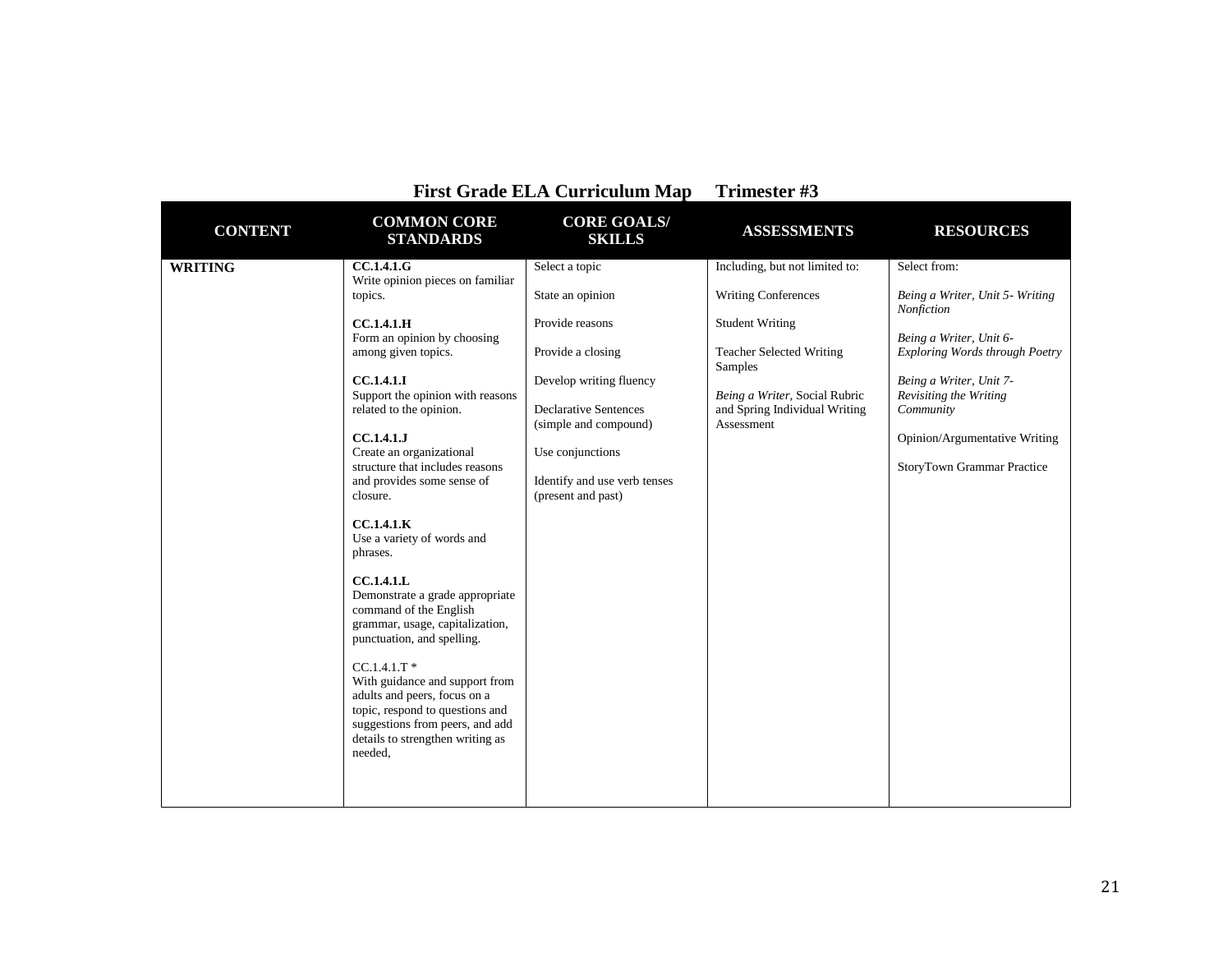| <b>WRITING</b> | <b>CC.1.4.1.U</b>                                  | Select a topic                                     | Including, but not limited to:  | Select from:                          |
|----------------|----------------------------------------------------|----------------------------------------------------|---------------------------------|---------------------------------------|
| (cont.)        | With guidance and support, use                     |                                                    |                                 |                                       |
|                | a variety of digital tools to                      | State an opinion                                   | <b>Writing Conferences</b>      | Being a Writer, Unit 5- Writing       |
|                | produce and publish writing                        |                                                    |                                 | Nonfiction                            |
|                | including in collaboration with                    | Provide reasons                                    | <b>Student Writing</b>          |                                       |
|                | peers.                                             |                                                    |                                 | Being a Writer, Unit 6-               |
|                |                                                    | Provide a closing                                  | <b>Teacher Selected Writing</b> | <b>Exploring Words through Poetry</b> |
|                | CC.1.4.1.V                                         |                                                    | Samples                         |                                       |
|                | Participate in individual or                       | Develop writing fluency                            |                                 | Being a Writer, Unit 7-               |
|                | shared research and writing                        |                                                    | Being a Writer, Social Rubric   | Revisiting the Writing                |
|                | projects.                                          | <b>Declarative Sentences</b>                       | and Spring Individual Writing   | Community                             |
|                |                                                    | (simple and compound)                              | Assessment                      |                                       |
|                | CC.1.4.1.W                                         |                                                    |                                 | Opinion/Argumentative Writing         |
|                | With guidance and support,                         | Use conjunctions                                   |                                 |                                       |
|                | recall information from                            |                                                    |                                 | StoryTown Grammar Practice            |
|                | experiences or gather<br>information from provided | Identify and use verb tenses<br>(present and past) |                                 |                                       |
|                | sources to answer a question.                      |                                                    |                                 |                                       |
|                |                                                    |                                                    |                                 |                                       |
|                | $CC.1.4.1.X*$                                      |                                                    |                                 |                                       |
|                | Write routinely over extended                      |                                                    |                                 |                                       |
|                | time frames and shorter time                       |                                                    |                                 |                                       |
|                | frames for a range of discipline-                  |                                                    |                                 |                                       |
|                | specific tasks, purposes and                       |                                                    |                                 |                                       |
|                | audiences.                                         |                                                    |                                 |                                       |
|                |                                                    |                                                    |                                 |                                       |
|                |                                                    |                                                    |                                 |                                       |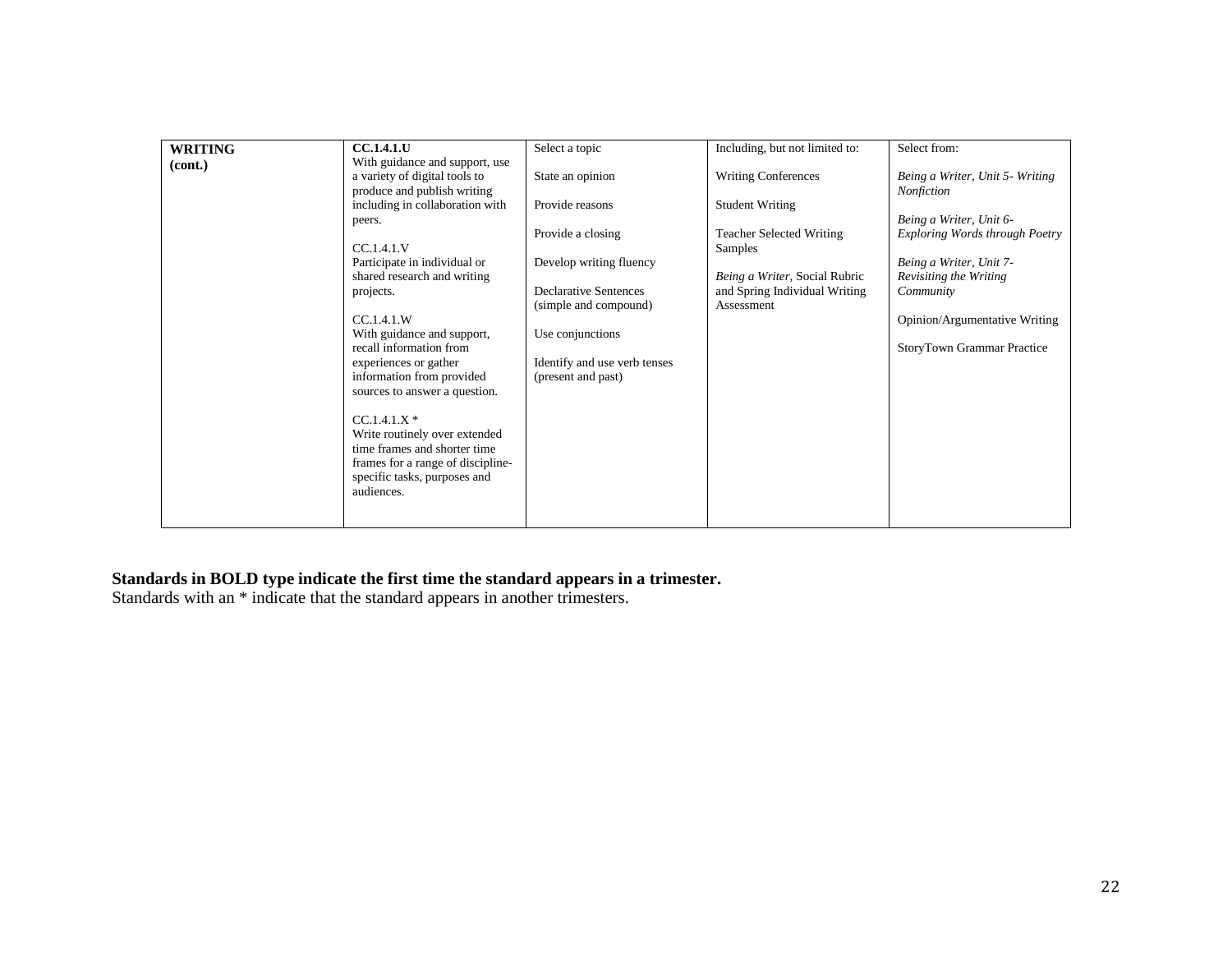| First Grade ELA Curriculum Map          |                                                                                                                                                                                                                                                                                                                                                                                                                                                                                                                                                                                                                                                                                                                                                                                         |                                                                                                                                                                                                     | Trimester #3                                                                                                                    |                                                                                                                                      |
|-----------------------------------------|-----------------------------------------------------------------------------------------------------------------------------------------------------------------------------------------------------------------------------------------------------------------------------------------------------------------------------------------------------------------------------------------------------------------------------------------------------------------------------------------------------------------------------------------------------------------------------------------------------------------------------------------------------------------------------------------------------------------------------------------------------------------------------------------|-----------------------------------------------------------------------------------------------------------------------------------------------------------------------------------------------------|---------------------------------------------------------------------------------------------------------------------------------|--------------------------------------------------------------------------------------------------------------------------------------|
| <b>CONTENT</b>                          | <b>COMMON CORE</b><br><b>STANDARDS</b>                                                                                                                                                                                                                                                                                                                                                                                                                                                                                                                                                                                                                                                                                                                                                  | <b>CORE GOALS/</b><br><b>SKILLS</b>                                                                                                                                                                 | <b>ASSESSMENTS</b>                                                                                                              | <b>RESOURCES</b>                                                                                                                     |
| <b>SPEAKING AND</b><br><b>LISTENING</b> | $CC.1.5.1.A*$<br>Participate in collaborative<br>conversations with peers and<br>adults in small and larger<br>groups.<br>CC.1.5.1.B<br>Confirm understanding of a text<br>read aloud or information<br>presented orally or through other<br>media by asking and answering<br>questions about key details and<br>requesting clarification if<br>something is not understood.<br>$CC.1.5.1.C*$<br>Ask and answer questions about<br>what a speaker says in order to<br>gather additional information or<br>clarify something that is not<br>understood.<br>CC.1.5.1.D<br>Describe people, places, things,<br>and events with relevant details,<br>expressing ideas and feelings<br>clearly.<br>$CC.1.5.1.E*$<br>Produce complete sentences<br>when appropriate to task and<br>situation. | Oral Speaking Fluency<br><b>Listening Critically</b><br>Respond Appropriately<br>Ask and Answer Questions<br>Ask Questions to Clarify<br>Information<br>Use Illustrations to Clarify<br>Information | Included, but not limited to:<br><b>Teacher Evaluations/Checklists</b><br>Peer Feedback<br><b>Student Projects with Rubrics</b> | Select from:<br>StoryTown - Big Book of Poems<br>and Rhymes<br>Responsive Classroom -<br><b>Morning Meetings</b><br>Reader's Theater |
|                                         | $CC.1.5.1.F$ *<br>Add drawings or other visual<br>displays when sharing aloud to<br>clarify ideas, thoughts, and<br>feelings.                                                                                                                                                                                                                                                                                                                                                                                                                                                                                                                                                                                                                                                           |                                                                                                                                                                                                     |                                                                                                                                 |                                                                                                                                      |